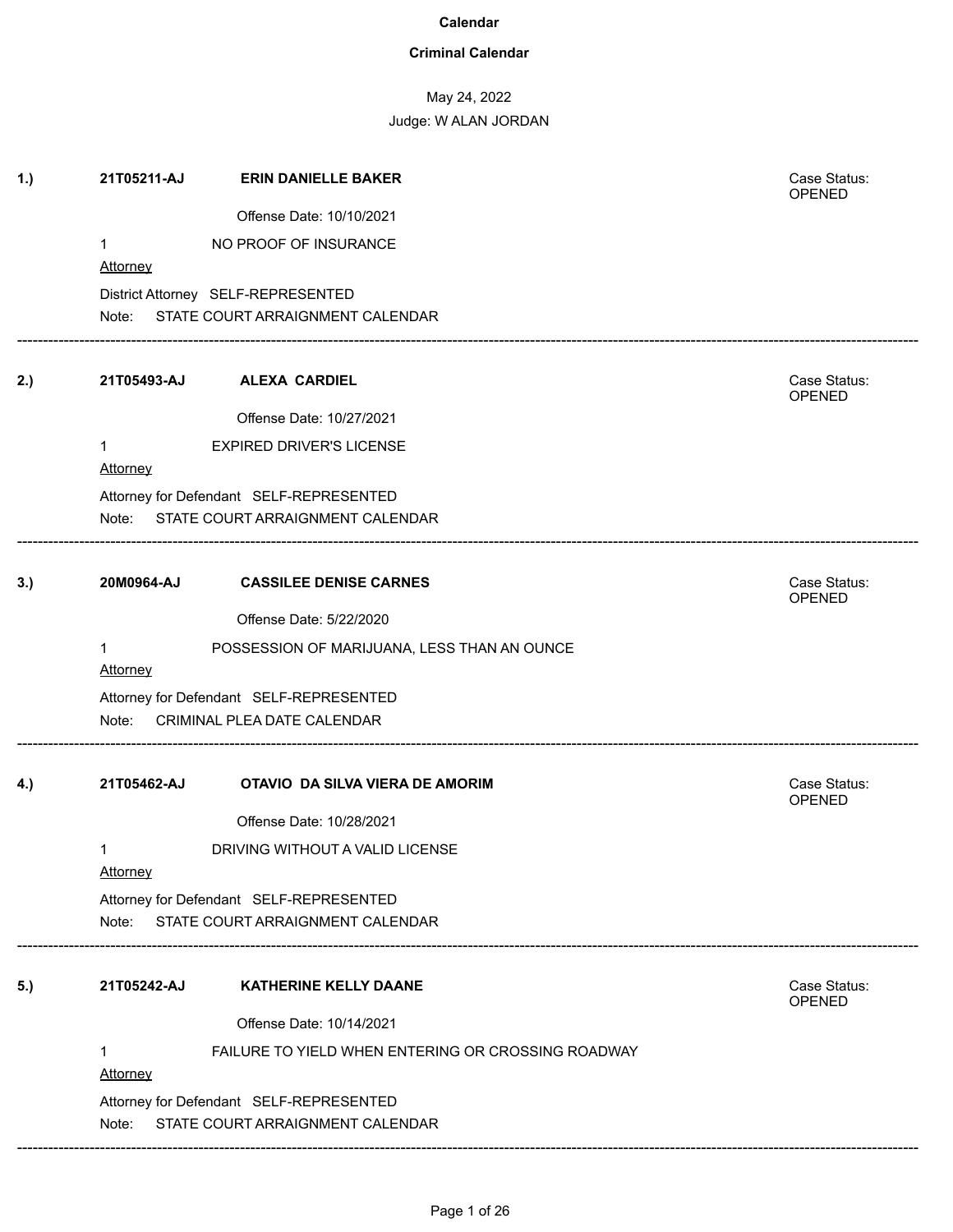### **Criminal Calendar**

# May 24, 2022

| 6.) | 21T05316-AJ                       | <b>CHRISTOPHER JAMES EASON</b>             | Case Status:<br><b>OPENED</b> |
|-----|-----------------------------------|--------------------------------------------|-------------------------------|
|     |                                   | Offense Date: 10/19/2021                   |                               |
|     | 1                                 | OBEDIENCE TO TRAFFIC CONTROL DEVICE        |                               |
|     | <b>Attorney</b>                   |                                            |                               |
|     |                                   | Attorney for Defendant SELF-REPRESENTED    |                               |
|     |                                   | Note: STATE COURT ARRAIGNMENT CALENDAR     |                               |
| 7.) |                                   | 21T05542-AJ JASMINE TEATHANY ELLISON       | Case Status:<br>OPENED        |
|     |                                   | Offense Date: 10/25/2021                   |                               |
|     | 1                                 | DRIVING WITHOUT TAG                        |                               |
|     | <b>Attorney</b>                   |                                            |                               |
|     |                                   | Attorney for Defendant SELF-REPRESENTED    |                               |
|     |                                   | Note: STATE COURT ARRAIGNMENT CALENDAR     |                               |
| 8.) | 21T04168-AJ                       | <b>COREY LATHANIELL ELROD</b>              | Case Status:<br>OPENED        |
|     |                                   | Offense Date: 8/22/2021                    |                               |
|     | 1                                 | NO PROOF OF INSURANCE                      |                               |
|     | $\overline{2}$<br><b>Attorney</b> | DRIVING WHILE LICENSE SUSPENDED OR REVOKED |                               |
|     |                                   | Attorney for Defendant SELF-REPRESENTED    |                               |
|     |                                   | Note: CRIMINAL PLEA DATE CALENDAR          |                               |
| 9.) | 21T05558-AJ                       | <b>JOSEPH CHRISTIAN GARLAND</b>            | Case Status:                  |
|     |                                   |                                            | <b>OPENED</b>                 |
|     |                                   | Offense Date: 11/2/2021                    |                               |
|     | 1                                 | SPEEDING                                   |                               |
|     |                                   | Posted Speed: 40 Actual Speed: 65          |                               |
|     | Attorney                          |                                            |                               |
|     |                                   | Attorney for Defendant SELF-REPRESENTED    |                               |
|     | Note:                             | STATE COURT ARRAIGNMENT CALENDAR           |                               |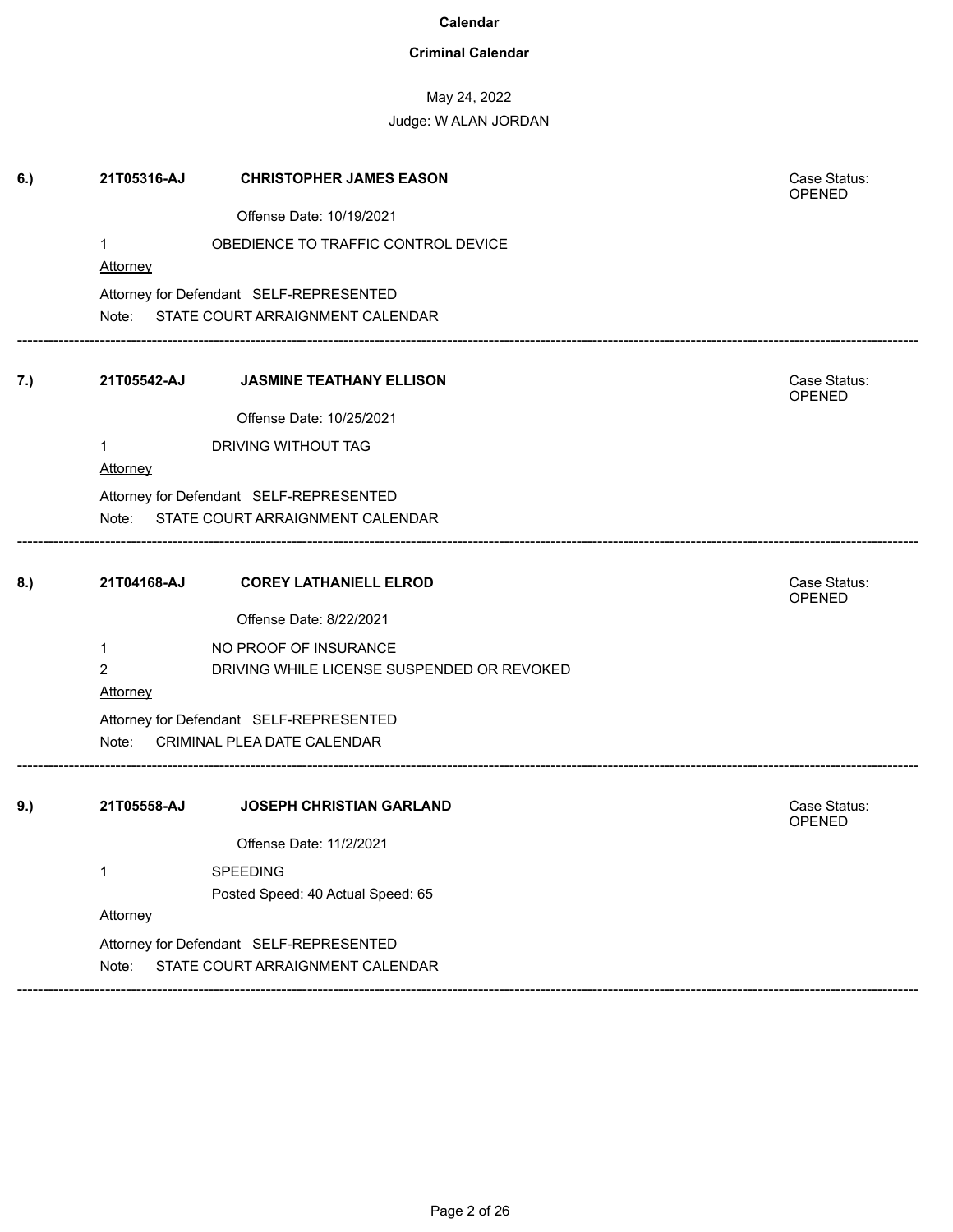### **Criminal Calendar**

# May 24, 2022 Judge: W ALAN JORDAN

| 10.) | 20M1493-AJ           | <b>JOSEPH HILL</b>                                                   | Case Status:<br>OPENED |
|------|----------------------|----------------------------------------------------------------------|------------------------|
|      |                      | Offense Date: 7/4/2020                                               |                        |
|      | 1                    | D.U.I. (PER SE)                                                      |                        |
|      | 2                    | D.U.I. (LESS SAFE)(ALCOHOL)                                          |                        |
|      | 3                    | AGGRESSIVE DRIVING                                                   |                        |
|      | 4                    | <b>RECKLESS DRIVING</b>                                              |                        |
|      | 5                    | DRIVING WITH EXPIRED TAG                                             |                        |
|      | 6<br>7               | OBSTRUCTION OF AN OFFICER - MISD<br>OBSTRUCTION OF AN OFFICER - MISD |                        |
|      | 8                    | OBSTRUCTION OF AN OFFICER - MISD                                     |                        |
|      | Attorney             |                                                                      |                        |
|      |                      | Attorney for Defendant JONATHAN A. KESLER                            |                        |
|      | Note:                | CRIMINAL PLEA DATE CALENDAR                                          |                        |
| 11.) | 21T05517-AJ          | <b>ROBERT LEE HILL</b>                                               | Case Status:<br>OPENED |
|      |                      | Offense Date: 11/6/2021                                              |                        |
|      | 1                    | FAILURE TO SECURE LOAD                                               |                        |
|      | 2                    | FAILURE TO REPORT ACC WITH DAMAGE/PERSONAL INJURY                    |                        |
|      | 3                    | OPERATING VEHICLE WITHOUT VALID TAG                                  |                        |
|      | <b>Attorney</b>      |                                                                      |                        |
|      |                      | Attorney for Defendant SELF-REPRESENTED                              |                        |
|      | Note:                | STATE COURT ARRAIGNMENT CALENDAR                                     |                        |
| 12.) | 21T05379-AJ          | <b>SIGRID HUNTON</b>                                                 | Case Status:<br>OPENED |
|      |                      | Offense Date: 10/26/2021                                             |                        |
|      | 1<br><b>Attorney</b> | FAILURE TO STOP FOR SCHOOL BUS LOADING / UNLOADING                   |                        |
|      |                      | Attorney for Defendant SELF-REPRESENTED                              |                        |
|      | Note:                | STATE COURT ARRAIGNMENT CALENDAR                                     |                        |
| 13.) | 21T05429-AJ          | <b>GAVIN BENJAMIN HUSKEY</b>                                         | Case Status:           |
|      |                      |                                                                      | OPENED                 |
|      |                      | Offense Date: 10/24/2021                                             |                        |
|      | 1                    | DISTRACTED DRIVING                                                   |                        |
|      | <b>Attorney</b>      |                                                                      |                        |
|      |                      | Attorney for Defendant SELF-REPRESENTED                              |                        |
|      |                      | Note: STATE COURT ARRAIGNMENT CALENDAR                               |                        |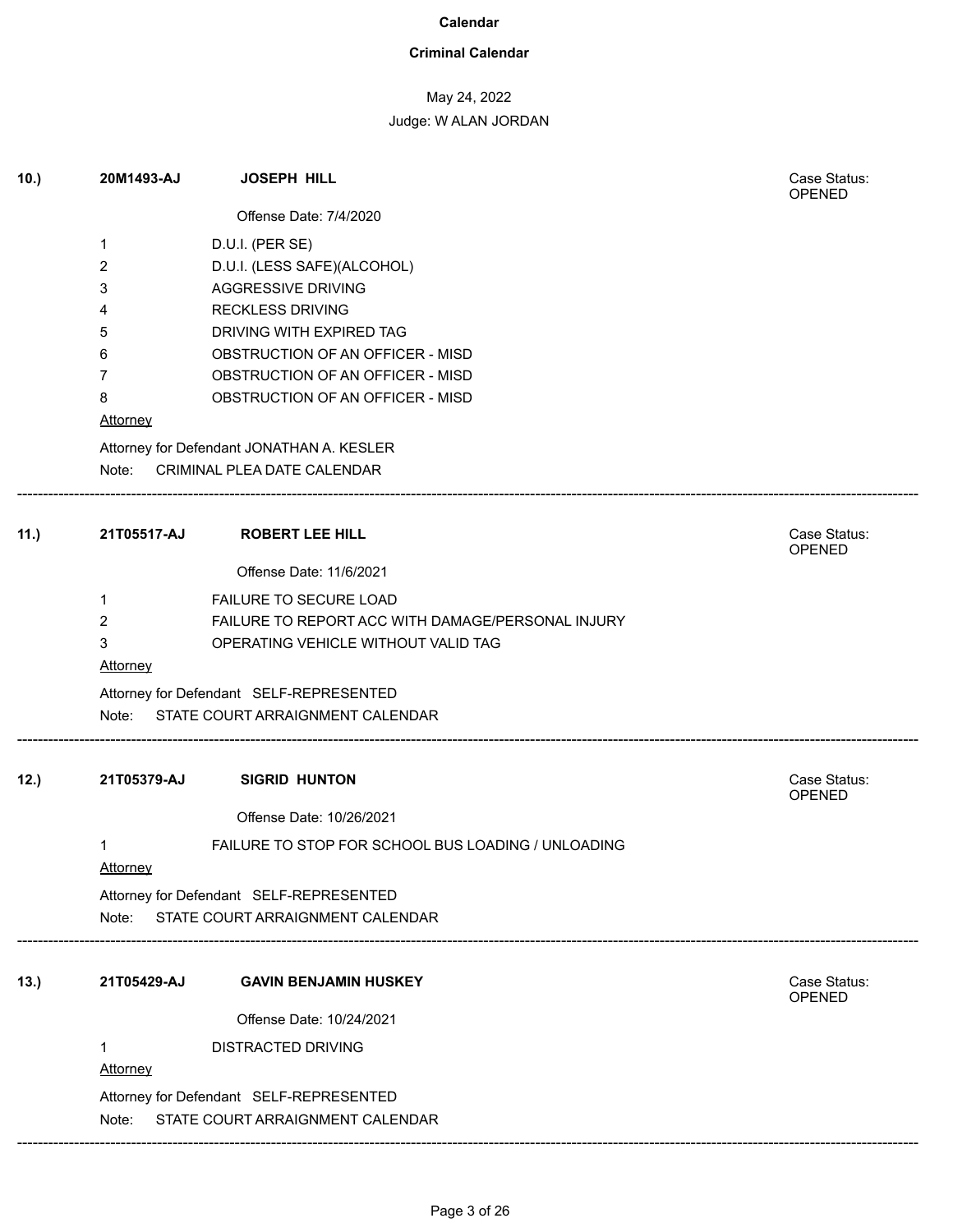### **Criminal Calendar**

May 24, 2022

| 14.) | 21T05529-AJ          | <b>MELISSA J MARTIN</b>                                                     | Case Status:<br><b>CLOSED</b> |
|------|----------------------|-----------------------------------------------------------------------------|-------------------------------|
|      |                      | Offense Date: 11/5/2021                                                     |                               |
|      | Attorney             |                                                                             |                               |
|      |                      | Attorney for Defendant SELF-REPRESENTED                                     |                               |
|      |                      | Note: STATE COURT ARRAIGNMENT CALENDAR                                      |                               |
| 15.) | 21T05576-AJ          | <b>BRUCE ELROY MCGREGOR</b>                                                 | Case Status:<br>OPENED        |
|      |                      | Offense Date: 11/4/2021                                                     |                               |
|      | 1<br><b>Attorney</b> | FAILURE TO OBEY STOP SIGN                                                   |                               |
|      |                      | Attorney for Defendant SELF-REPRESENTED                                     |                               |
|      |                      | Note: STATE COURT ARRAIGNMENT CALENDAR                                      |                               |
| 16.) | 21T05568-AJ          | <b>ROBERT BRIAN MCTAW</b>                                                   | Case Status:<br>OPENED        |
|      |                      | Offense Date: 11/2/2021                                                     |                               |
|      | 1                    | <b>SPEEDING</b>                                                             |                               |
|      |                      | Posted Speed: 40 Actual Speed: 63                                           |                               |
|      | Attorney             |                                                                             |                               |
|      |                      | Attorney for Defendant SELF-REPRESENTED                                     |                               |
|      | Note:                | STATE COURT ARRAIGNMENT CALENDAR                                            |                               |
| 17.) | 21M1394-AJ           | <b>WYATT EDWIN MILTON</b>                                                   | Case Status:<br><b>OPENED</b> |
|      |                      | Offense Date: 1/30/2021                                                     |                               |
|      | 1<br>Attorney        | <b>DISORDERLY CONDUCT</b>                                                   |                               |
|      | Note:<br>ATTY        | Attorney for Defendant SELF-REPRESENTED                                     |                               |
| 18.) | 21T05343-AJ          | <b>BRANDON WALKER MURRAY</b>                                                | Case Status:<br>OPENED        |
|      |                      | Offense Date: 10/23/2021                                                    |                               |
|      | 1<br><b>Attorney</b> | FAILURE TO YIELD RIGHT OF WAY WHILE TURNING LEFT                            |                               |
|      | Note:                | Attorney for Defendant SELF-REPRESENTED<br>STATE COURT ARRAIGNMENT CALENDAR |                               |
|      |                      |                                                                             |                               |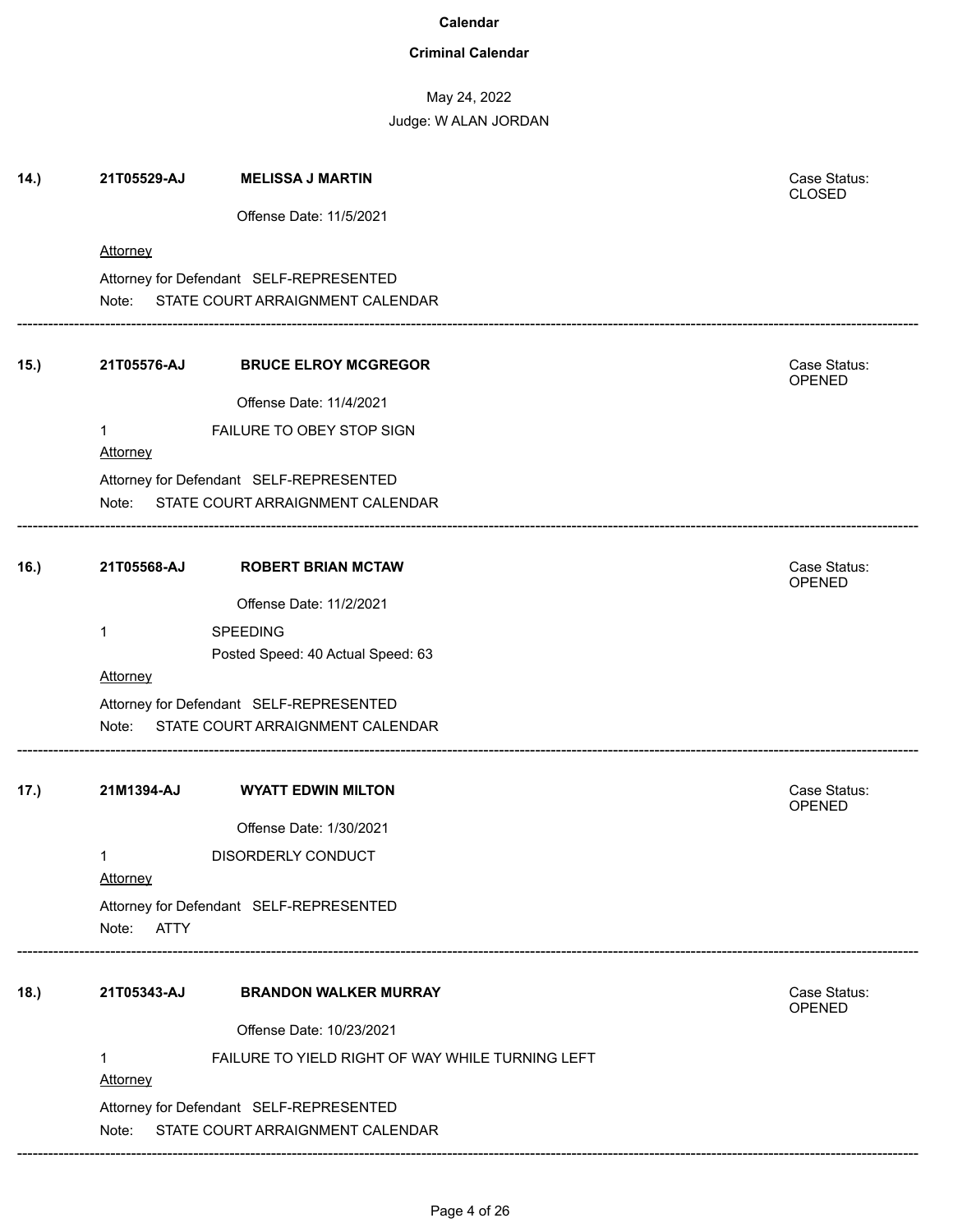### **Criminal Calendar**

# May 24, 2022

Judge: W ALAN JORDAN

| 19.) | 21T04898-AJ     | <b>KRISTOPHER GEORGE NILSEN</b>                  | Case Status:<br><b>OPENED</b> |
|------|-----------------|--------------------------------------------------|-------------------------------|
|      |                 | Offense Date: 9/22/2021                          |                               |
|      | $\mathbf{1}$    | MOVE OVER LAW                                    |                               |
|      | Attorney        |                                                  |                               |
|      |                 | Attorney for Defendant SELF-REPRESENTED          |                               |
|      |                 | Note: STATE COURT ARRAIGNMENT CALENDAR           |                               |
| 20.) | 21T05445-AJ     | <b>BARBARA ANN NIXON</b>                         | Case Status:<br>OPENED        |
|      |                 | Offense Date: 10/22/2021                         |                               |
|      | $\mathbf 1$     | FAILURE TO YIELD RIGHT OF WAY WHILE TURNING LEFT |                               |
|      | <b>Attorney</b> |                                                  |                               |
|      |                 | Attorney for Defendant SELF-REPRESENTED          |                               |
|      | Note:           | STATE COURT ARRAIGNMENT CALENDAR                 |                               |
| 21.) | 21T04044-AJ     | <b>ASHLYN PARSONS</b>                            | Case Status:<br>OPENED        |
|      |                 | Offense Date: 8/5/2021                           |                               |
|      | $\mathbf{1}$    | FAILURE TO MAINTAIN LANE                         |                               |
|      | <b>Attorney</b> |                                                  |                               |
|      |                 | Attorney for Defendant SELF-REPRESENTED          |                               |
|      |                 | Note: STATE COURT ARRAIGNMENT CALENDAR           |                               |
| 22.) | 21T05420-AJ     | <b>ASHLEY LEANN RAMPLEY</b>                      | Case Status:<br><b>OPENED</b> |
|      |                 | Offense Date: 10/25/2021                         |                               |
|      | 1               | DRIVING WHILE LICENSE SUSPENDED OR REVOKED       |                               |
|      | Attorney        |                                                  |                               |
|      |                 | Attorney for Defendant SELF-REPRESENTED          |                               |
|      | Note:           | STATE COURT ARRAIGNMENT CALENDAR                 |                               |
| 23.) | 21T04820-AJ     | <b>MICHAEL DILLON RAY</b>                        | Case Status:<br><b>OPENED</b> |
|      |                 | Offense Date: 9/13/2021                          |                               |
|      | 1               | NO PROOF OF INSURANCE                            |                               |
|      | <b>Attorney</b> |                                                  |                               |
|      |                 | Attorney for Defendant SELF-REPRESENTED          |                               |
|      | Note:           | STATE COURT ARRAIGNMENT CALENDAR                 |                               |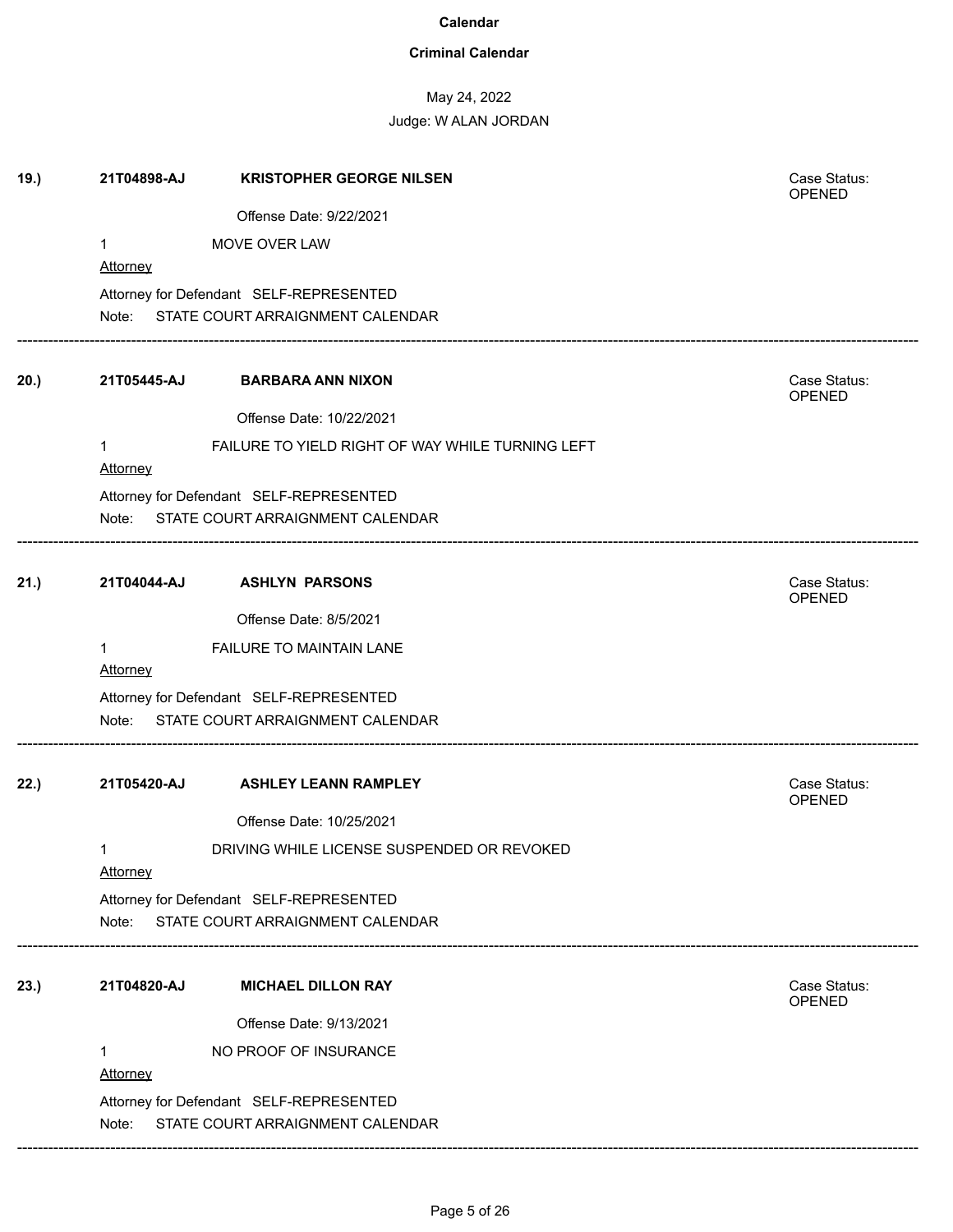### **Criminal Calendar**

# May 24, 2022

| 21T05281-AJ     | <b>ASHLEY DAWN RICHARDS</b>                | Case Status:<br>OPENED                                                                                                                                                                                                                                                                                                                                                                                                                              |
|-----------------|--------------------------------------------|-----------------------------------------------------------------------------------------------------------------------------------------------------------------------------------------------------------------------------------------------------------------------------------------------------------------------------------------------------------------------------------------------------------------------------------------------------|
|                 | Offense Date: 10/14/2021                   |                                                                                                                                                                                                                                                                                                                                                                                                                                                     |
| 1               | <b>IMPROPER U-TURN</b>                     |                                                                                                                                                                                                                                                                                                                                                                                                                                                     |
| <b>Attorney</b> |                                            |                                                                                                                                                                                                                                                                                                                                                                                                                                                     |
|                 |                                            |                                                                                                                                                                                                                                                                                                                                                                                                                                                     |
|                 |                                            |                                                                                                                                                                                                                                                                                                                                                                                                                                                     |
| 21T05352-AJ     | <b>MICHAEL ROGERS</b>                      | Case Status:<br>OPENED                                                                                                                                                                                                                                                                                                                                                                                                                              |
|                 | Offense Date: 10/22/2021                   |                                                                                                                                                                                                                                                                                                                                                                                                                                                     |
| 1<br>Attorney   | DRIVING WHILE LICENSE SUSPENDED OR REVOKED |                                                                                                                                                                                                                                                                                                                                                                                                                                                     |
|                 |                                            |                                                                                                                                                                                                                                                                                                                                                                                                                                                     |
| Note:           |                                            |                                                                                                                                                                                                                                                                                                                                                                                                                                                     |
| 21T05384-AJ     | <b>SPENCER BOWEN ROSS</b>                  | Case Status:<br>OPENED                                                                                                                                                                                                                                                                                                                                                                                                                              |
|                 | Offense Date: 10/22/2021                   |                                                                                                                                                                                                                                                                                                                                                                                                                                                     |
| $\mathbf{1}$    | DRIVING WHILE LICENSE SUSPENDED OR REVOKED |                                                                                                                                                                                                                                                                                                                                                                                                                                                     |
| $\overline{2}$  | NO PROOF OF INSURANCE                      |                                                                                                                                                                                                                                                                                                                                                                                                                                                     |
| Attorney        |                                            |                                                                                                                                                                                                                                                                                                                                                                                                                                                     |
|                 |                                            |                                                                                                                                                                                                                                                                                                                                                                                                                                                     |
| Note:           |                                            |                                                                                                                                                                                                                                                                                                                                                                                                                                                     |
| 22T01598-AJ     | <b>MARYAM ROSTAMPOUR</b>                   | Case Status:<br><b>OPENED</b>                                                                                                                                                                                                                                                                                                                                                                                                                       |
|                 |                                            |                                                                                                                                                                                                                                                                                                                                                                                                                                                     |
| Attorney        |                                            |                                                                                                                                                                                                                                                                                                                                                                                                                                                     |
|                 |                                            |                                                                                                                                                                                                                                                                                                                                                                                                                                                     |
|                 |                                            |                                                                                                                                                                                                                                                                                                                                                                                                                                                     |
| 21T05231-AJ     | <b>KADIE LYNN SMITH</b>                    | Case Status:<br>OPENED                                                                                                                                                                                                                                                                                                                                                                                                                              |
|                 | Offense Date: 10/12/2021                   |                                                                                                                                                                                                                                                                                                                                                                                                                                                     |
| 1               | NO PROOF OF INSURANCE                      |                                                                                                                                                                                                                                                                                                                                                                                                                                                     |
| Note:           |                                            |                                                                                                                                                                                                                                                                                                                                                                                                                                                     |
|                 | 1<br>Note:<br>Attorney                     | Attorney for Defendant SELF-REPRESENTED<br>Note: STATE COURT ARRAIGNMENT CALENDAR<br>Attorney for Defendant SELF-REPRESENTED<br>STATE COURT ARRAIGNMENT CALENDAR<br>Attorney for Defendant SELF-REPRESENTED<br>CRIMINAL PLEA DATE CALENDAR<br>Offense Date: 4/3/2022<br>MOVE OVER LAW<br>Attorney for Defendant SELF-REPRESENTED<br>STATE COURT ARRAIGNMENT CALENDAR<br>Attorney for Defendant SELF-REPRESENTED<br>STATE COURT ARRAIGNMENT CALENDAR |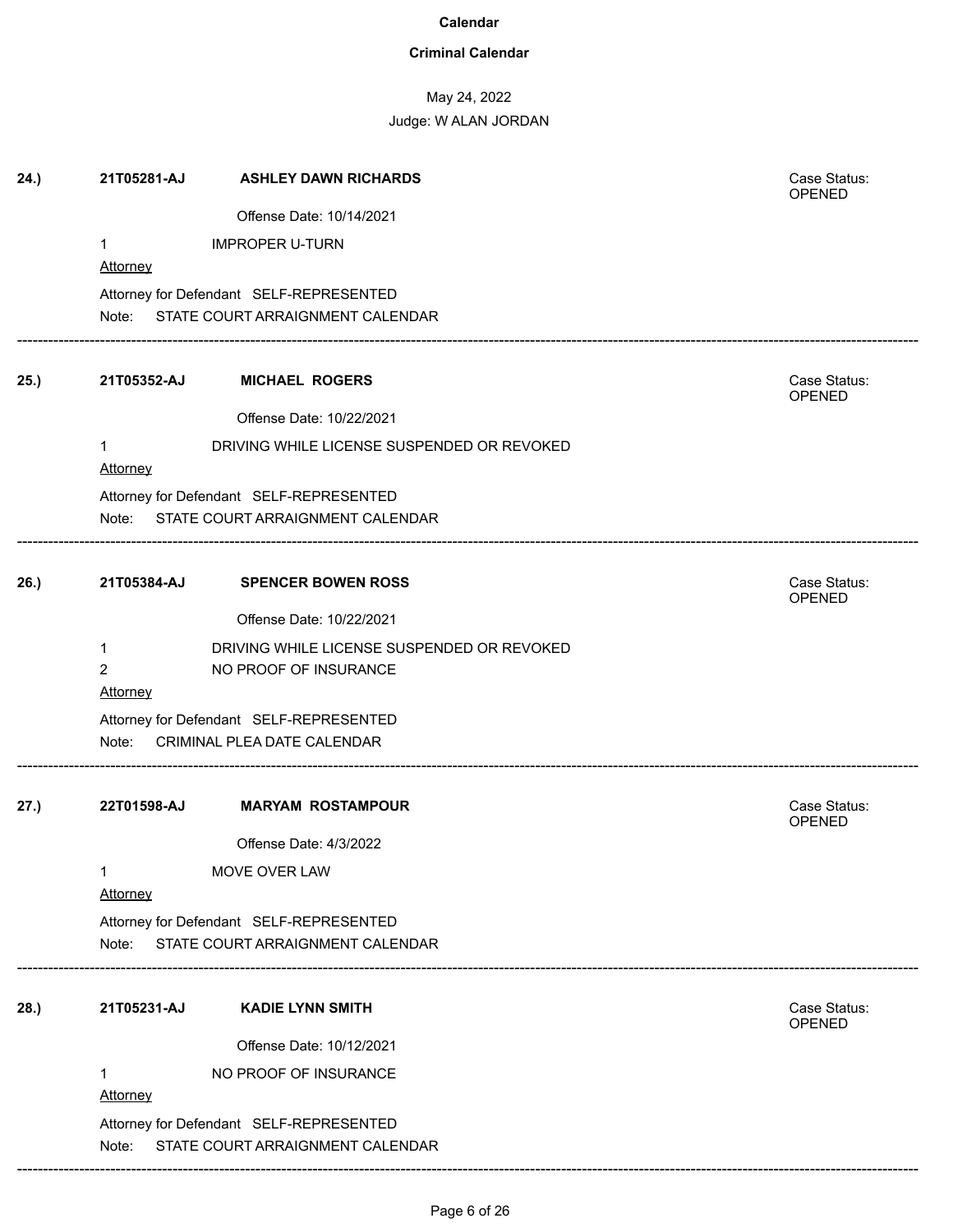### **Criminal Calendar**

# May 24, 2022

| 29.) | 21T04763-AJ         | <b>ALEXUS MARIE ST AMOUR</b>                                           | Case Status:<br>OPENED        |
|------|---------------------|------------------------------------------------------------------------|-------------------------------|
|      |                     | Offense Date: 9/11/2021                                                |                               |
|      | $\mathbf{1}$        | <b>SPEEDING</b>                                                        |                               |
|      |                     | Posted Speed: 45 Actual Speed: 70                                      |                               |
|      | Attorney            |                                                                        |                               |
|      |                     | Attorney for Defendant SELF-REPRESENTED                                |                               |
|      | Note:               | STATE COURT ARRAIGNMENT CALENDAR                                       |                               |
| 30.) | 22T01949-AJ         | <b>MARY KATELYN STEWART</b>                                            | Case Status:<br><b>CLOSED</b> |
|      |                     | Offense Date: 4/15/2022                                                |                               |
|      | Attorney            |                                                                        |                               |
|      |                     | Attorney for Defendant SELF-REPRESENTED                                |                               |
|      | Note:               | STATE COURT ARRAIGNMENT CALENDAR                                       |                               |
| 31.) | 21T05293-AJ         | <b>SUMMER DANIELLE STUBBS</b>                                          | Case Status:<br>OPENED        |
|      |                     | Offense Date: 10/13/2021                                               |                               |
|      | $\mathbf{1}$        | DRIVING WITHOUT TAG                                                    |                               |
|      | Attorney            |                                                                        |                               |
|      |                     | Attorney for Defendant SELF-REPRESENTED                                |                               |
|      | Note:               | STATE COURT ARRAIGNMENT CALENDAR                                       |                               |
| 32.  | 21M1580-AJ          | <b>COLE ROBERT SWAN</b>                                                | Case Status:                  |
|      |                     | Offense Date: 7/6/2021                                                 | OPENED                        |
|      |                     |                                                                        |                               |
|      | 1<br>$\overline{2}$ | <b>BATTERY</b><br><b>BATTERY</b>                                       |                               |
|      | <u>Attorney</u>     |                                                                        |                               |
|      |                     |                                                                        |                               |
|      | Note:               | Attorney for Defendant STACY BARNETT<br>STATE COURT NON- JURY CALENDAR |                               |
|      |                     |                                                                        |                               |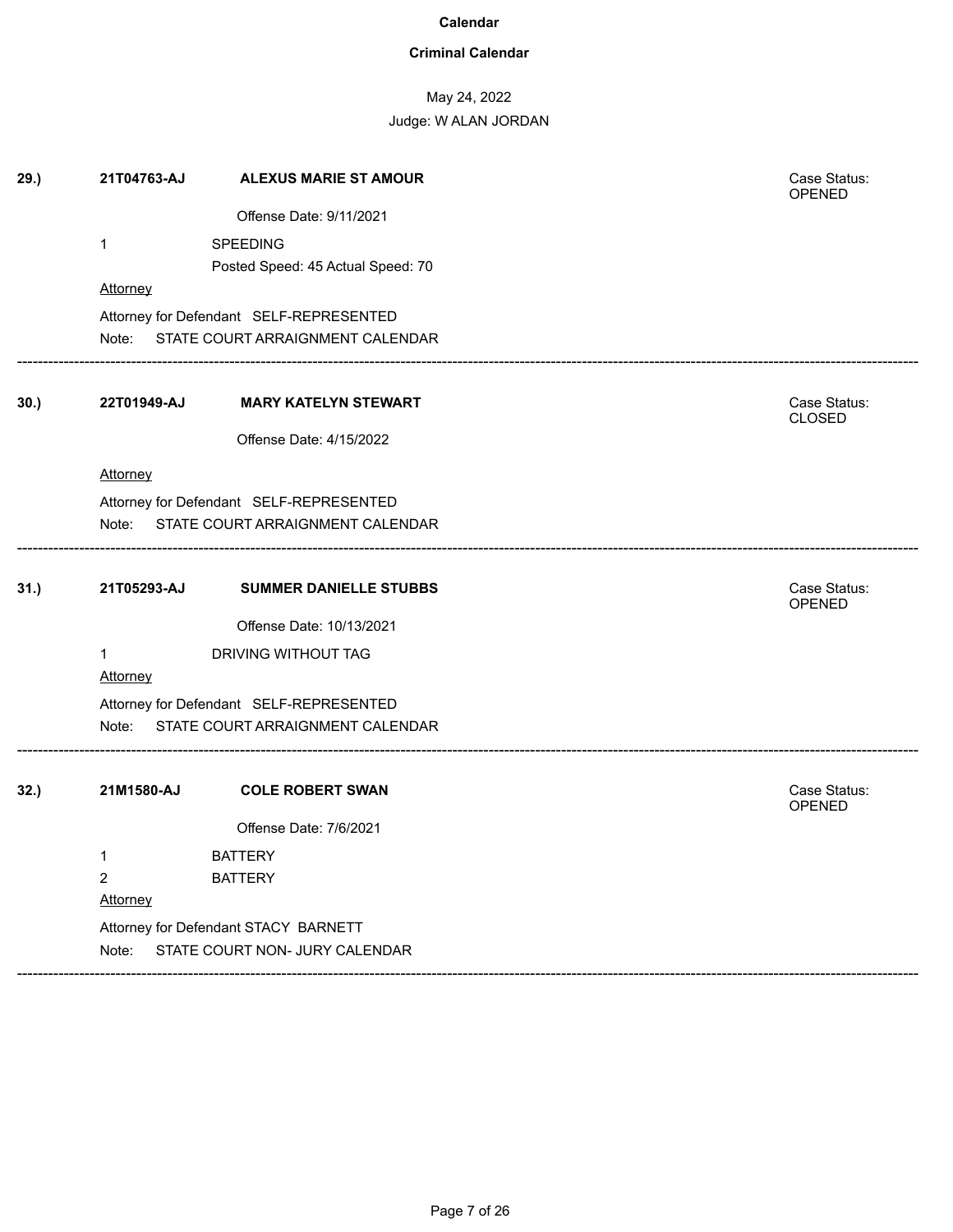### **Criminal Calendar**

# May 24, 2022

| 33.) | 21T03992-AJ                 | <b>CINDY ANN THOMAS</b>                 | Case Status:<br><b>OPENED</b> |  |
|------|-----------------------------|-----------------------------------------|-------------------------------|--|
|      |                             | Offense Date: 8/6/2021                  |                               |  |
|      | $\mathbf 1$                 | <b>SPEEDING</b>                         |                               |  |
|      |                             | Posted Speed: 45 Actual Speed: 66       |                               |  |
|      | <b>Attorney</b>             |                                         |                               |  |
|      |                             | Attorney for Defendant SELF-REPRESENTED |                               |  |
|      | Note:                       | CRIMINAL PLEA DATE CALENDAR             |                               |  |
| 34.) | 21T05547-AJ                 | <b>SEAN ROBERT WALSH</b>                | Case Status:<br>OPENED        |  |
|      |                             | Offense Date: 11/5/2021                 |                               |  |
|      | $\mathbf{1}$                | NO PROOF OF INSURANCE                   |                               |  |
|      | Attorney                    |                                         |                               |  |
|      |                             | Attorney for Defendant SELF-REPRESENTED |                               |  |
|      | Note:                       | STATE COURT ARRAIGNMENT CALENDAR        |                               |  |
|      |                             |                                         |                               |  |
| 35.) | 21DV0124-AJ                 | <b>DAVID COLE WEST</b>                  | Case Status:<br><b>OPENED</b> |  |
|      |                             | Offense Date: 3/2/2021                  |                               |  |
|      | 1                           | SIMPLE BATTERY - FAMILY VIOLENCE        |                               |  |
|      | 2                           | SIMPLE BATTERY - FAMILY VIOLENCE        |                               |  |
|      | 3                           | <b>TERRORISTIC THREATS</b>              |                               |  |
|      | <b>Attorney</b>             |                                         |                               |  |
|      |                             | Attorney for Defendant SELF-REPRESENTED |                               |  |
|      | <b>ATTY STATUS</b><br>Note: |                                         |                               |  |
| 36.) | 21T05423-AJ                 | <b>ROAUL D WHITE</b>                    | Case Status:                  |  |
|      |                             |                                         | OPENED                        |  |
|      |                             | Offense Date: 6/13/2021                 |                               |  |
|      | 1                           | DRIVING WITHOUT A VALID LICENSE         |                               |  |
|      | Attorney                    |                                         |                               |  |
|      |                             | Attorney for Defendant SELF-REPRESENTED |                               |  |
|      | Note:                       | STATE COURT ARRAIGNMENT CALENDAR        |                               |  |
|      |                             |                                         |                               |  |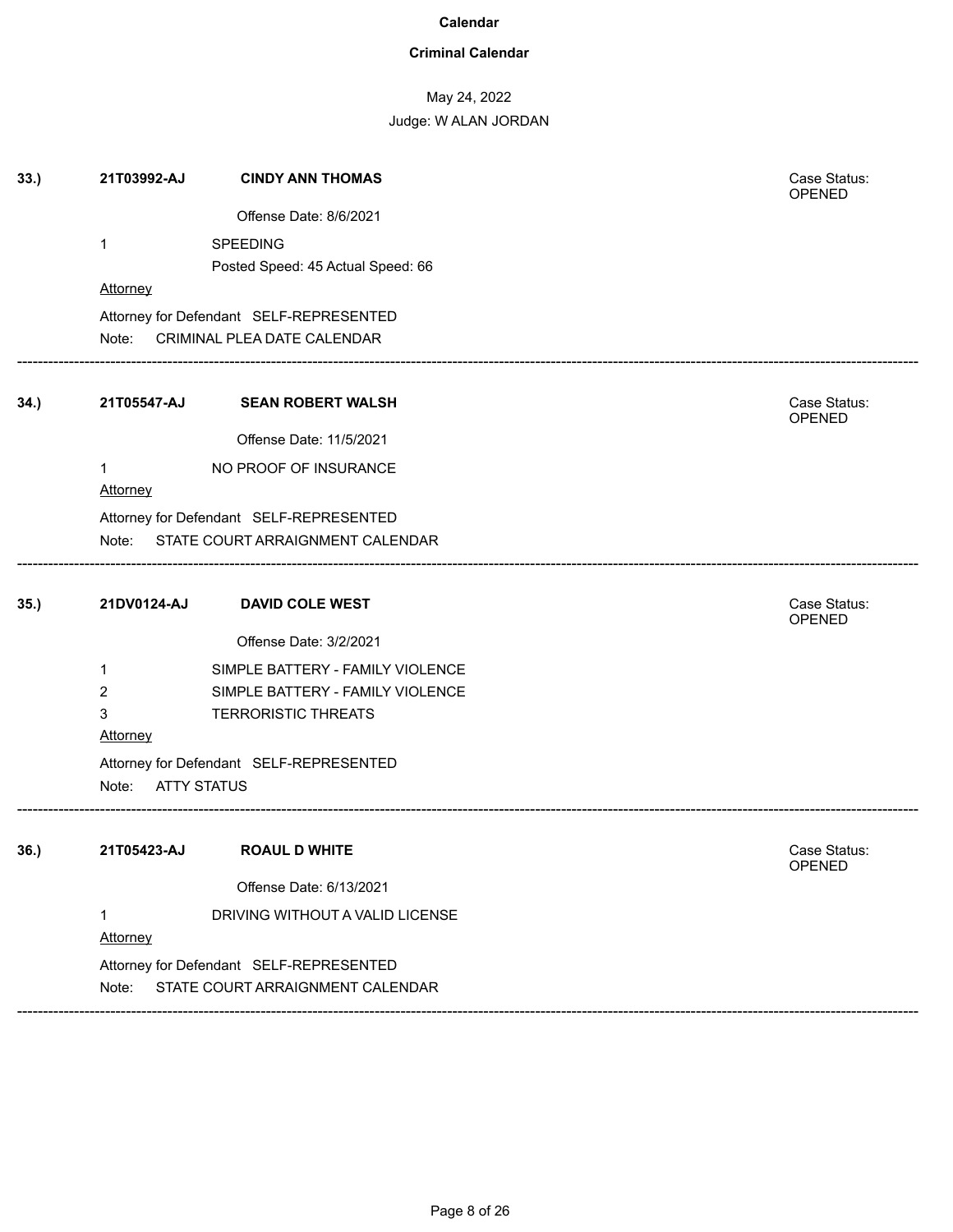### **Criminal Calendar**

# May 24, 2022

| 37.) | 21T05245-AJ     | <b>DANIELLE MAGLAI WILKES</b>                                               | Case Status:<br>OPENED |
|------|-----------------|-----------------------------------------------------------------------------|------------------------|
|      |                 | Offense Date: 10/11/2021                                                    |                        |
|      | 1               | <b>SPEEDING</b>                                                             |                        |
|      |                 | Posted Speed: 40 Actual Speed: 62                                           |                        |
|      | Attorney        |                                                                             |                        |
|      |                 | Attorney for Defendant SELF-REPRESENTED                                     |                        |
|      | Note:           | STATE COURT ARRAIGNMENT CALENDAR                                            |                        |
| 38.  | 21T05817-AJ     | <b>KEVIN CURTIS BOWER</b>                                                   | Case Status:<br>OPENED |
|      |                 | Offense Date: 11/18/2021                                                    |                        |
|      | 1               | FOLLOWING TOO CLOSELY                                                       |                        |
|      | <b>Attorney</b> |                                                                             |                        |
|      |                 | Attorney for Defendant SELF-REPRESENTED                                     |                        |
|      | Note:           | STATE COURT ARRAIGNMENT CALENDAR                                            |                        |
| 39.) | 21T05750-AJ     | PAMELA MARIE CALLAWAY                                                       | Case Status:           |
|      |                 |                                                                             | <b>OPENED</b>          |
|      |                 | Offense Date: 11/17/2021                                                    |                        |
|      | 1               | <b>SPEEDING</b><br>Posted Speed: 45 Actual Speed: 67                        |                        |
|      | Attorney        |                                                                             |                        |
|      |                 | Attorney for Defendant SELF-REPRESENTED                                     |                        |
|      | Note:           | STATE COURT ARRAIGNMENT CALENDAR                                            |                        |
| 40.) | 21T05673-AJ     | <b>MORGAN CULLINGHAM</b>                                                    | Case Status:           |
|      |                 |                                                                             | <b>OPENED</b>          |
|      |                 | Offense Date: 11/11/2021                                                    |                        |
|      | 1               | UNLAWFUL USE OF WIRELESS DEVICE NON CMV                                     |                        |
|      | 2               | WEAVING OVER ROADWAY                                                        |                        |
|      |                 |                                                                             |                        |
|      | Attorney        |                                                                             |                        |
|      | Note:           | Attorney for Defendant SELF-REPRESENTED<br>STATE COURT ARRAIGNMENT CALENDAR |                        |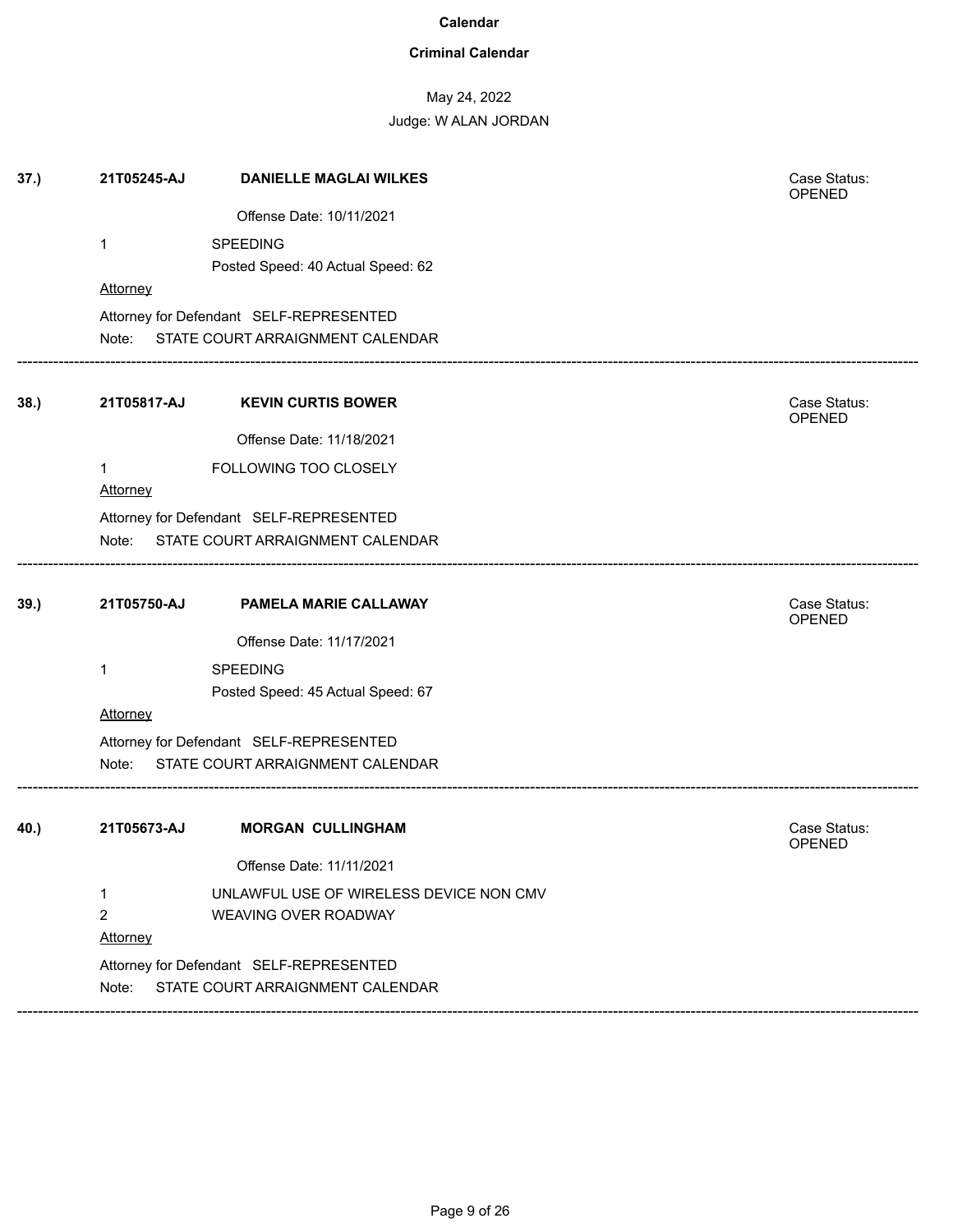### **Criminal Calendar**

# May 24, 2022

| 41.) | 21T05678-AJ   | <b>ANNE STRICKLAND DAVIS</b>                                                | Case Status:<br>OPENED |
|------|---------------|-----------------------------------------------------------------------------|------------------------|
|      |               | Offense Date: 11/11/2021                                                    |                        |
|      | 1             | 40-6-48 - WEAVING OVER ROADWAY                                              |                        |
|      | Attorney      |                                                                             |                        |
|      |               | Attorney for Defendant SELF-REPRESENTED                                     |                        |
|      |               | Note: STATE COURT ARRAIGNMENT CALENDAR                                      |                        |
| 42.) | 21T05588-AJ   | <b>CLAIRE ELAINE DAVIS</b>                                                  | Case Status:<br>OPENED |
|      |               | Offense Date: 11/7/2021                                                     |                        |
|      | 1<br>Attorney | FOLLOWING TOO CLOSELY                                                       |                        |
|      |               | Attorney for Defendant SELF-REPRESENTED                                     |                        |
|      | Note:         | STATE COURT ARRAIGNMENT CALENDAR                                            |                        |
| 43.) | 21T05802-AJ   | <b>MARCUS HAMLIN DYER</b>                                                   | Case Status:<br>OPENED |
|      |               | Offense Date: 11/16/2021                                                    |                        |
|      | 1             | <b>SPEEDING</b>                                                             |                        |
|      |               | Posted Speed: 45 Actual Speed: 67                                           |                        |
|      | Attorney      |                                                                             |                        |
|      |               | Attorney for Defendant SELF-REPRESENTED                                     |                        |
|      | Note:         | STATE COURT ARRAIGNMENT CALENDAR                                            |                        |
| 44.) | 21T05652-AJ   | <b>SAMUEL FRANK ESTEP</b>                                                   | Case Status:<br>OPENED |
|      |               | Offense Date: 11/10/2021                                                    |                        |
|      | 1<br>Attorney | FAILURE TO MAINTAIN LANE                                                    |                        |
|      |               | Attorney for Defendant SELF-REPRESENTED                                     |                        |
|      | Note:         | STATE COURT ARRAIGNMENT CALENDAR                                            |                        |
| 45.) | 21T05612-AJ   | <b>KELLY MARIE FARO</b>                                                     | Case Status:<br>OPENED |
|      |               | Offense Date: 10/29/2021                                                    |                        |
|      | 1<br>Attorney | OBEDIENCE TO TRAFFIC CONTROL DEVICE                                         |                        |
|      | Note:         | Attorney for Defendant SELF-REPRESENTED<br>STATE COURT ARRAIGNMENT CALENDAR |                        |
|      |               |                                                                             |                        |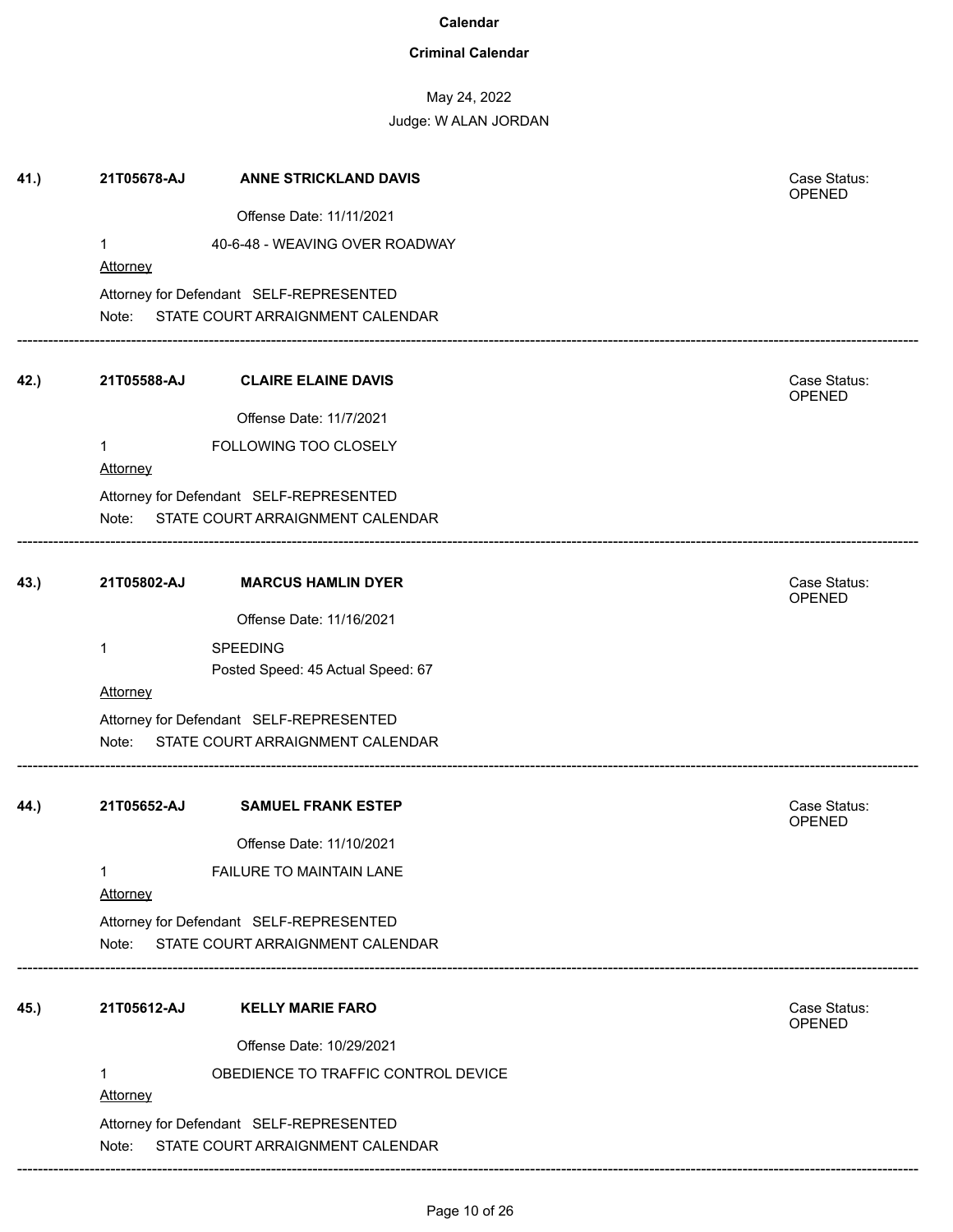### **Criminal Calendar**

# May 24, 2022

| 46.) | 21T05693-AJ | <b>SETH ROGER FITZPATRICK</b>           | Case Status:<br>OPENED        |  |
|------|-------------|-----------------------------------------|-------------------------------|--|
|      |             | Offense Date: 11/3/2021                 |                               |  |
|      | 1           | <b>SPEEDING</b>                         |                               |  |
|      |             | Posted Speed: 35 Actual Speed: 69       |                               |  |
|      | Attorney    |                                         |                               |  |
|      |             | Attorney for Defendant SELF-REPRESENTED |                               |  |
|      | Note:       | STATE COURT ARRAIGNMENT CALENDAR        |                               |  |
| 47.) | 21T05744-AJ | <b>JAMES ETHAN GHORLEY</b>              | Case Status:<br><b>OPENED</b> |  |
|      |             | Offense Date: 11/3/2021                 |                               |  |
|      | 1           | SAFETY BELT VIOLATIONS                  |                               |  |
|      | Attorney    |                                         |                               |  |
|      |             | Attorney for Defendant SELF-REPRESENTED |                               |  |
|      | Note:       | STATE COURT ARRAIGNMENT CALENDAR        |                               |  |
| 48.) | 21T05656-AJ | <b>THOMAS ALAN HARPER</b>               | Case Status:<br>OPENED        |  |
|      |             | Offense Date: 11/11/2021                |                               |  |
|      | 1           | <b>SPEEDING</b>                         |                               |  |
|      |             | Posted Speed: 45 Actual Speed: 75       |                               |  |
|      | Attorney    |                                         |                               |  |
|      |             | Attorney for Defendant SELF-REPRESENTED |                               |  |
|      | Note:       | STATE COURT ARRAIGNMENT CALENDAR        |                               |  |
| 49.) | 21T05820-AJ | <b>ALTARIQ LAMONT HARRIS</b>            | Case Status:<br><b>OPENED</b> |  |
|      |             | Offense Date: 11/3/2021                 |                               |  |
|      | 1           | <b>SPEEDING</b>                         |                               |  |
|      |             | Posted Speed: 35 Actual Speed: 48       |                               |  |
|      | Attorney    |                                         |                               |  |
|      |             | Attorney for Defendant SELF-REPRESENTED |                               |  |
|      |             |                                         |                               |  |
|      | Note:       | STATE COURT ARRAIGNMENT CALENDAR        |                               |  |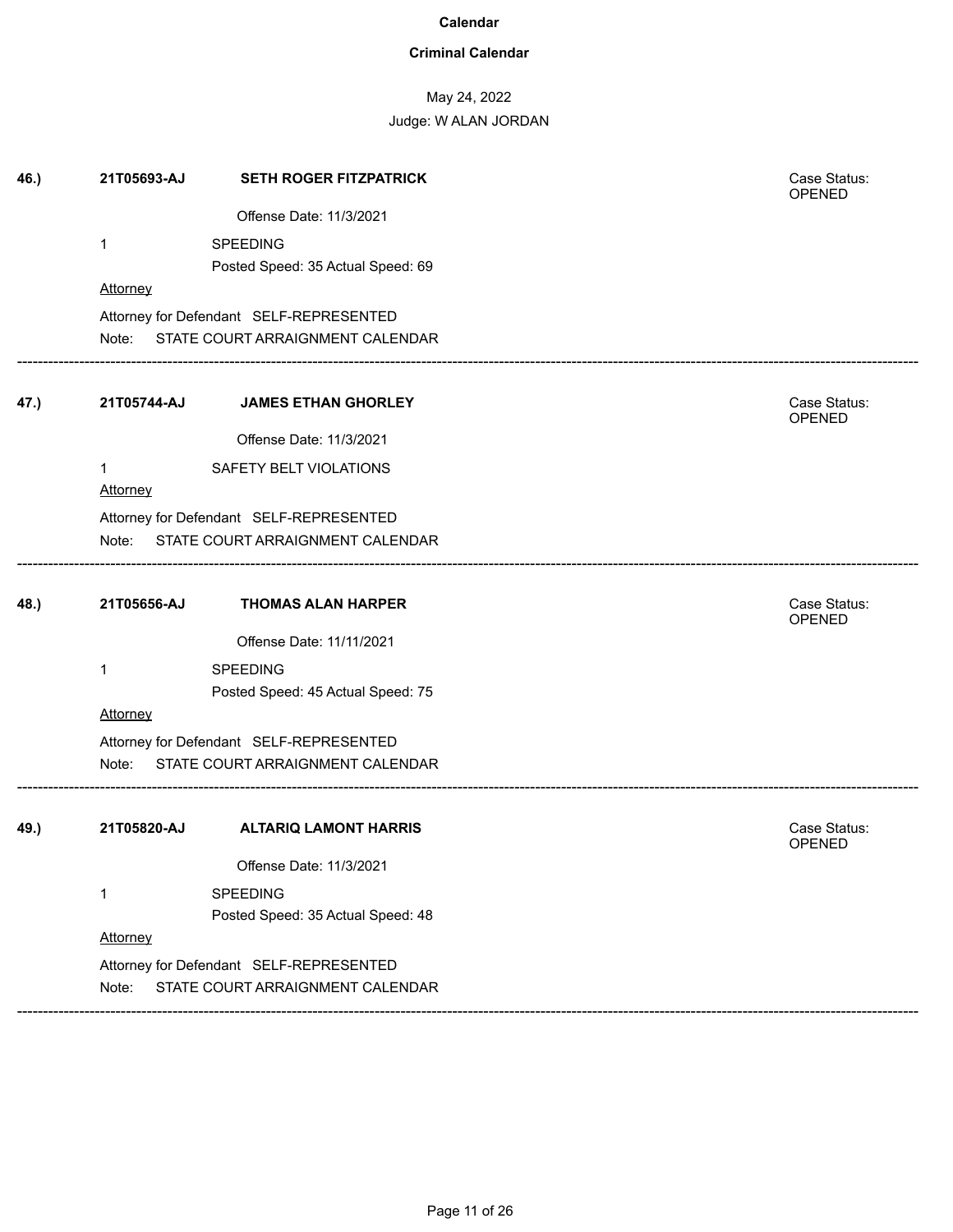### **Criminal Calendar**

# May 24, 2022

Judge: W ALAN JORDAN

| 50.) | 21T05808-AJ          | JOHN MICHAEL-ILIAS HAYES                                                    | Case Status:<br>OPENED        |
|------|----------------------|-----------------------------------------------------------------------------|-------------------------------|
|      |                      | Offense Date: 11/12/2021                                                    |                               |
|      | 1                    | DRIVING WITHOUT TAG                                                         |                               |
|      | Attorney             |                                                                             |                               |
|      |                      | Attorney for Defendant SELF-REPRESENTED                                     |                               |
|      |                      | Note: STATE COURT ARRAIGNMENT CALENDAR                                      |                               |
| 51.) | 21T05643-AJ          | <b>JESSICA DANIELLE HILL</b>                                                | Case Status:<br>OPENED        |
|      |                      | Offense Date: 11/11/2021                                                    |                               |
|      | 1<br><b>Attorney</b> | FOLLOWING TOO CLOSELY                                                       |                               |
|      |                      | Attorney for Defendant SELF-REPRESENTED                                     |                               |
|      | Note:                | STATE COURT ARRAIGNMENT CALENDAR                                            |                               |
| 52.) | 21T05793-AJ          | <b>SYDNEY HODGE</b>                                                         | Case Status:<br>OPENED        |
|      |                      | Offense Date: 11/14/2021                                                    |                               |
|      | 1<br><b>Attorney</b> | NO PROOF OF INSURANCE                                                       |                               |
|      | Note:                | Attorney for Defendant SELF-REPRESENTED<br>STATE COURT ARRAIGNMENT CALENDAR |                               |
| 53.) | 21T05670-AJ          | <b>ANDREA KATHRYN HUTTINGA</b>                                              | Case Status:<br><b>OPENED</b> |
|      |                      | Offense Date: 11/8/2021                                                     |                               |
|      | 1<br><b>Attorney</b> | FOLLOWING TOO CLOSELY                                                       |                               |
|      | Note:                | Attorney for Defendant SELF-REPRESENTED<br>STATE COURT ARRAIGNMENT CALENDAR |                               |
| 54.) | 21T05799-AJ          | <b>ROBERT DORSEY IRBY</b>                                                   | Case Status:                  |
|      |                      |                                                                             | OPENED                        |
|      |                      | Offense Date: 11/13/2021                                                    |                               |
|      | 1                    | FAILURE TO STOP FOR STOP SIGN                                               |                               |
|      | $\overline{2}$       | TOO FAST FOR CONDITIONS                                                     |                               |
|      | Attorney             |                                                                             |                               |
|      | Note:                | Attorney for Defendant SELF-REPRESENTED<br>STATE COURT ARRAIGNMENT CALENDAR |                               |
|      |                      |                                                                             |                               |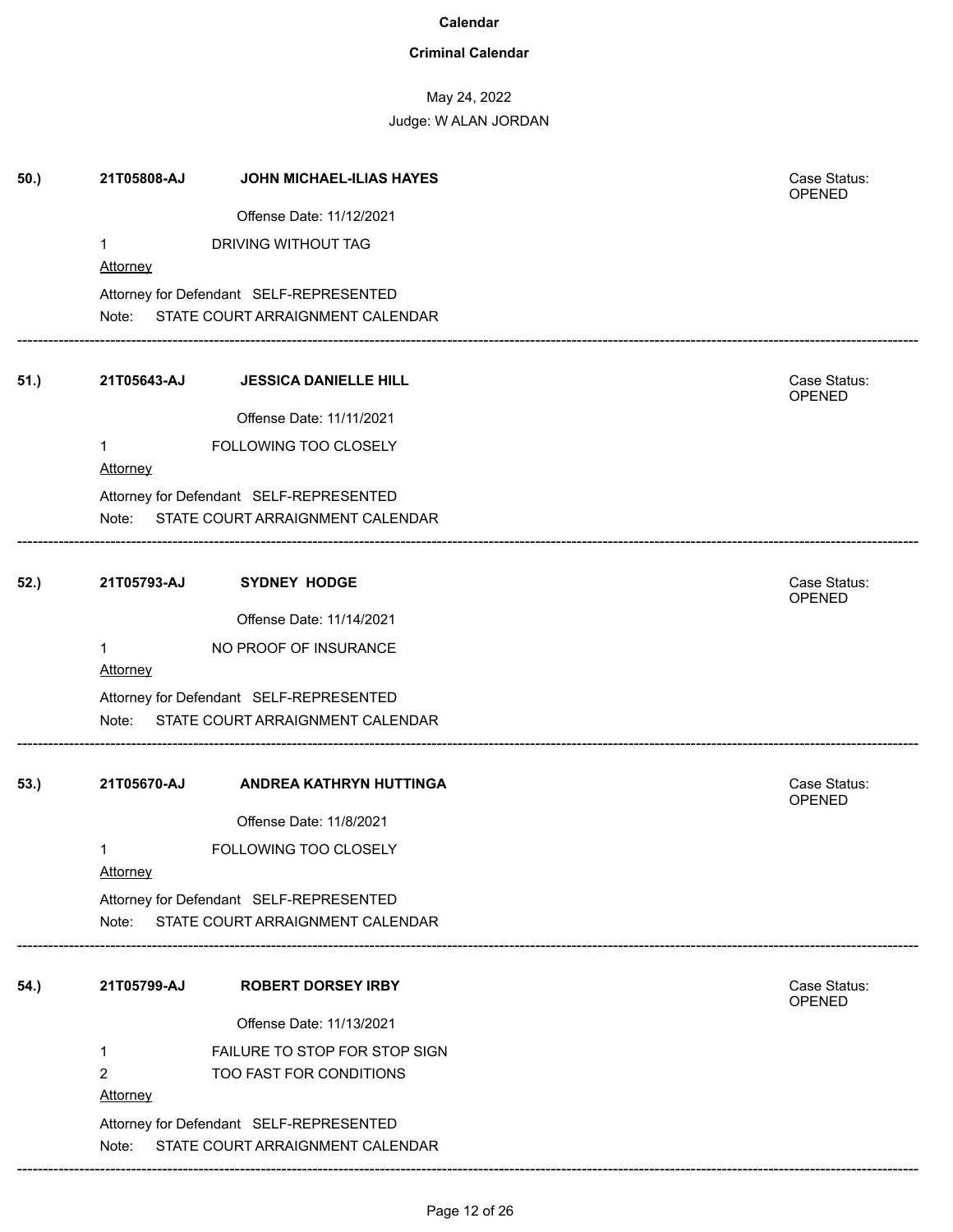### **Criminal Calendar**

# May 24, 2022 Judge: W ALAN JORDAN

|      |                 |                                                                                   | OPENED                        |
|------|-----------------|-----------------------------------------------------------------------------------|-------------------------------|
|      |                 | Offense Date: 11/14/2021                                                          |                               |
|      | 1               | NO BRAKE LIGHTS OR WORKING TURN SIGNALS                                           |                               |
|      | <b>Attorney</b> |                                                                                   |                               |
|      |                 | Attorney for Defendant SELF-REPRESENTED<br>Note: STATE COURT ARRAIGNMENT CALENDAR |                               |
| 56.) | 21T05762-AJ     | <b>SETH ALBERT KELLER</b>                                                         | Case Status:<br>OPENED        |
|      |                 | Offense Date: 11/17/2021                                                          |                               |
|      | $\mathbf{1}$    | <b>SPEEDING</b>                                                                   |                               |
|      |                 | Posted Speed: 40 Actual Speed: 61                                                 |                               |
|      | <b>Attorney</b> |                                                                                   |                               |
|      |                 | Attorney for Defendant SELF-REPRESENTED                                           |                               |
|      |                 | Note: STATE COURT ARRAIGNMENT CALENDAR                                            |                               |
| 57.) | 21T05690-AJ     | <b>MICHAEL WAYNE MADISON</b>                                                      | Case Status:<br><b>OPENED</b> |
|      |                 | Offense Date: 11/9/2021                                                           |                               |
|      | $\mathbf{1}$    | DRIVING WHILE LICENSE SUSPENDED OR REVOKED                                        |                               |
|      | <b>Attorney</b> |                                                                                   |                               |
|      |                 | Attorney for Defendant SELF-REPRESENTED<br>Note: STATE COURT ARRAIGNMENT CALENDAR |                               |
| 58.) | 21T05704-AJ     | <b>DANNY RAY MAYTON</b>                                                           | Case Status:<br><b>OPENED</b> |
|      |                 | Offense Date: 11/6/2021                                                           |                               |
|      | 1<br>Attorney   | DRIVING WHILE LICENSE SUSPENDED OR REVOKED                                        |                               |
|      |                 | Attorney for Defendant SELF-REPRESENTED                                           |                               |
|      | Note:           | STATE COURT ARRAIGNMENT CALENDAR                                                  |                               |
| 59.) | 21T05591-AJ     | <b>KAILEY ALLISON MURRY</b>                                                       | Case Status:<br>OPENED        |
|      |                 | Offense Date: 11/8/2021                                                           |                               |
|      | 1               | FOLLOWING TOO CLOSELY                                                             |                               |
|      | Attorney        |                                                                                   |                               |
|      | Note:           | Attorney for Defendant SELF-REPRESENTED<br>STATE COURT ARRAIGNMENT CALENDAR       |                               |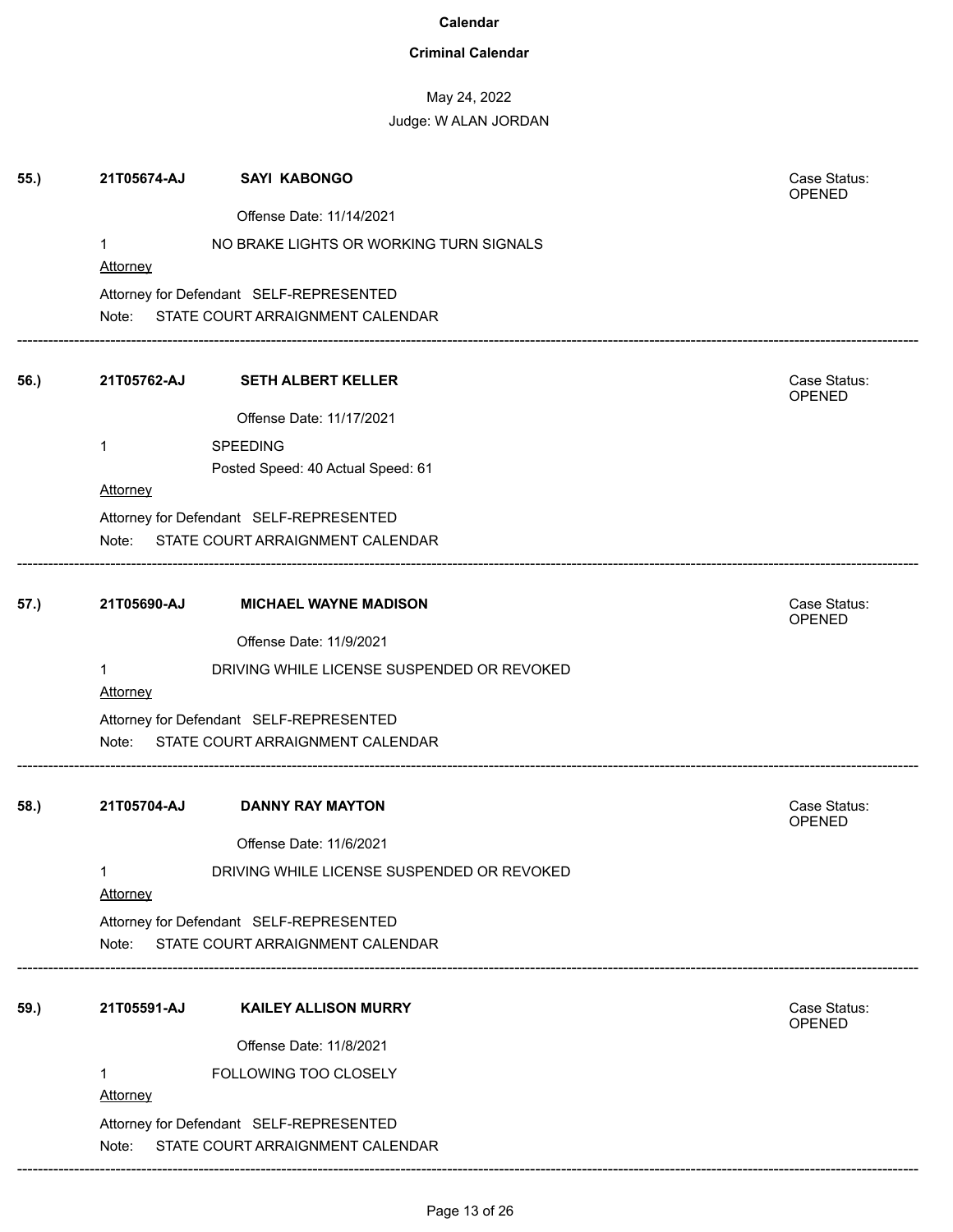### **Criminal Calendar**

## May 24, 2022

| 60.) | 21T05768-AJ             | JOHN ANDRE NARANJO MUNOZ                         | Case Status:<br><b>OPENED</b> |
|------|-------------------------|--------------------------------------------------|-------------------------------|
|      |                         | Offense Date: 11/12/2021                         |                               |
|      | $\mathbf{1}$            | FAILURE TO YIELD RIGHT OF WAY WHILE TURNING LEFT |                               |
|      | Attorney                |                                                  |                               |
|      |                         | Attorney for Defendant SELF-REPRESENTED          |                               |
|      |                         | Note: STATE COURT ARRAIGNMENT CALENDAR           |                               |
| 61.) | 21T05721-AJ             | <b>KAMERON SCHOFIELD</b>                         | Case Status:<br>OPENED        |
|      |                         | Offense Date: 11/21/2021                         |                               |
|      | $\mathbf 1$<br>Attorney | SPEEDING IN A CONSTRUCTION SITE                  |                               |
|      |                         | Attorney for Defendant SELF-REPRESENTED          |                               |
|      | Note:                   | STATE COURT ARRAIGNMENT CALENDAR                 |                               |
| 62.) | 21T05605-AJ             | <b>TIFFANY MARIEA SMITH</b>                      | Case Status:<br>OPENED        |
|      |                         | Offense Date: 11/6/2021                          |                               |
|      | $\mathbf{1}$            | OPERATING VEHICLE WITHOUT VALID TAG              |                               |
|      | $\overline{2}$          | NO PROOF OF INSURANCE                            |                               |
|      | <b>Attorney</b>         |                                                  |                               |
|      |                         | Attorney for Defendant SELF-REPRESENTED          |                               |
|      | Note:                   | STATE COURT ARRAIGNMENT CALENDAR                 |                               |
| 63.) | 21T05773-AJ             | <b>CARESS MONIQUE SPENCER</b>                    | Case Status:<br><b>OPENED</b> |
|      |                         | Offense Date: 11/18/2021                         |                               |
|      | 1                       | NO PROOF OF INSURANCE                            |                               |
|      | <b>Attorney</b>         |                                                  |                               |
|      |                         | Attorney for Defendant SELF-REPRESENTED          |                               |
|      | Note:                   | STATE COURT ARRAIGNMENT CALENDAR                 |                               |
|      |                         |                                                  |                               |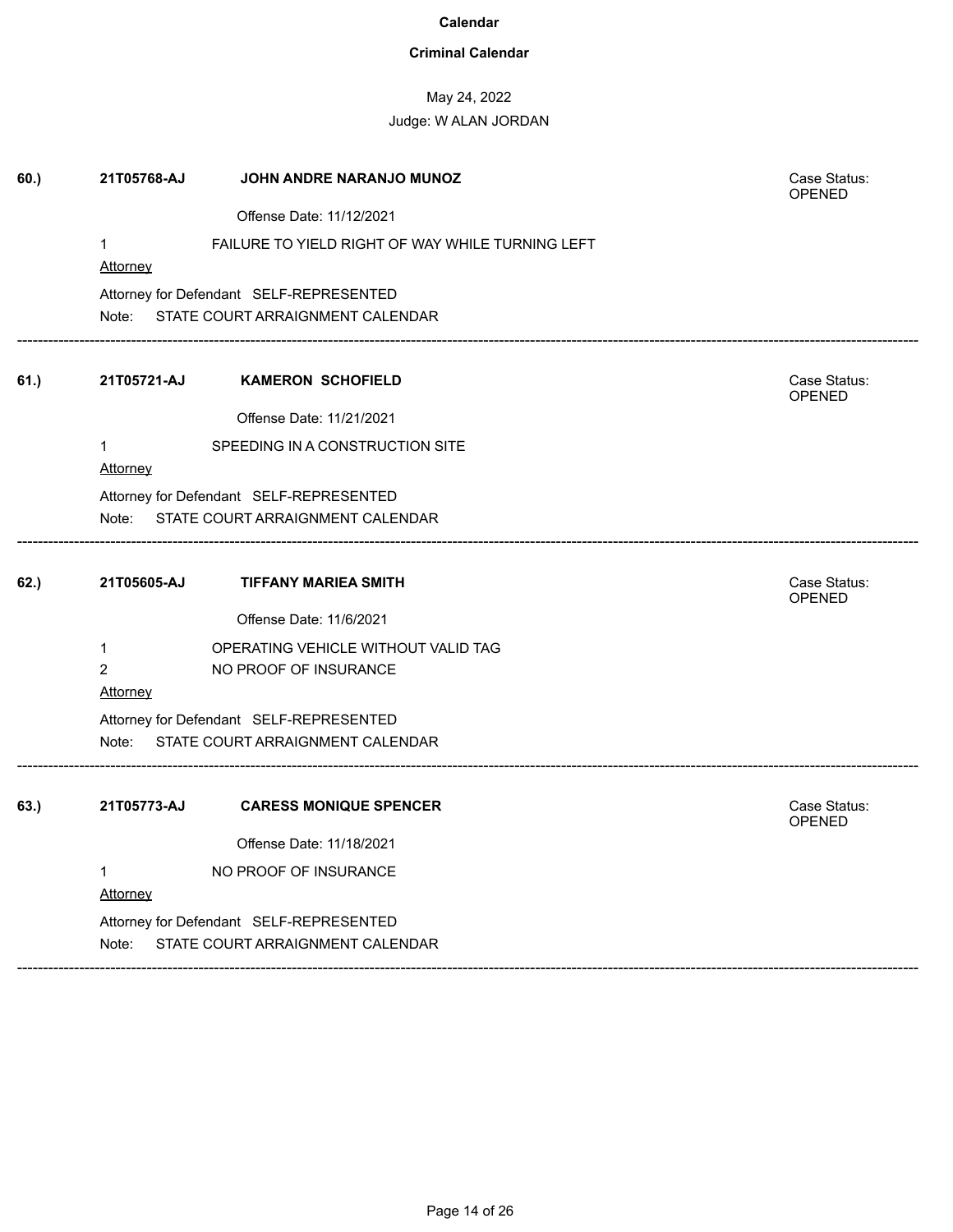### **Criminal Calendar**

## May 24, 2022

| 64.) | 21T05814-AJ     | THOMAS RANDALL STEPHENS                                                     | Case Status:<br>OPENED        |
|------|-----------------|-----------------------------------------------------------------------------|-------------------------------|
|      |                 | Offense Date: 11/13/2021                                                    |                               |
|      | $\mathbf 1$     | <b>SPEEDING</b>                                                             |                               |
|      |                 | Posted Speed: 55 Actual Speed: 75                                           |                               |
|      | Attorney        |                                                                             |                               |
|      |                 | Attorney for Defendant SELF-REPRESENTED                                     |                               |
|      | Note:           | STATE COURT ARRAIGNMENT CALENDAR                                            |                               |
| 65.) | 21T05779-AJ     | <b>DANTE OMARI WOODARD</b>                                                  | Case Status:<br>OPENED        |
|      |                 | Offense Date: 11/14/2021                                                    |                               |
|      | 1<br>Attorney   | <b>HEADLIGHT REQUIREMENTS</b>                                               |                               |
|      |                 | Attorney for Defendant SELF-REPRESENTED                                     |                               |
|      | Note:           | STATE COURT ARRAIGNMENT CALENDAR                                            |                               |
| 66.) | 21T05661-AJ     | <b>ANDREW JOSEPH WORLEY</b>                                                 | Case Status:<br><b>OPENED</b> |
|      |                 | Offense Date: 11/11/2021                                                    |                               |
|      | 1               | FOLLOWING TOO CLOSELY                                                       |                               |
|      | <b>Attorney</b> |                                                                             |                               |
|      | Note:           | Attorney for Defendant SELF-REPRESENTED<br>STATE COURT ARRAIGNMENT CALENDAR |                               |
|      |                 |                                                                             |                               |
| 67.) | 21T05582-AJ     | <b>ROBERT EUGENE YOUNG JR</b>                                               | Case Status:<br><b>OPENED</b> |
|      |                 | Offense Date: 11/2/2021                                                     |                               |
|      | $\mathbf{1}$    | SPEEDING                                                                    |                               |
|      |                 | Posted Speed: 45 Actual Speed: 64                                           |                               |
|      | Attorney        |                                                                             |                               |
|      |                 |                                                                             |                               |
|      |                 | Attorney for Defendant SELF-REPRESENTED                                     |                               |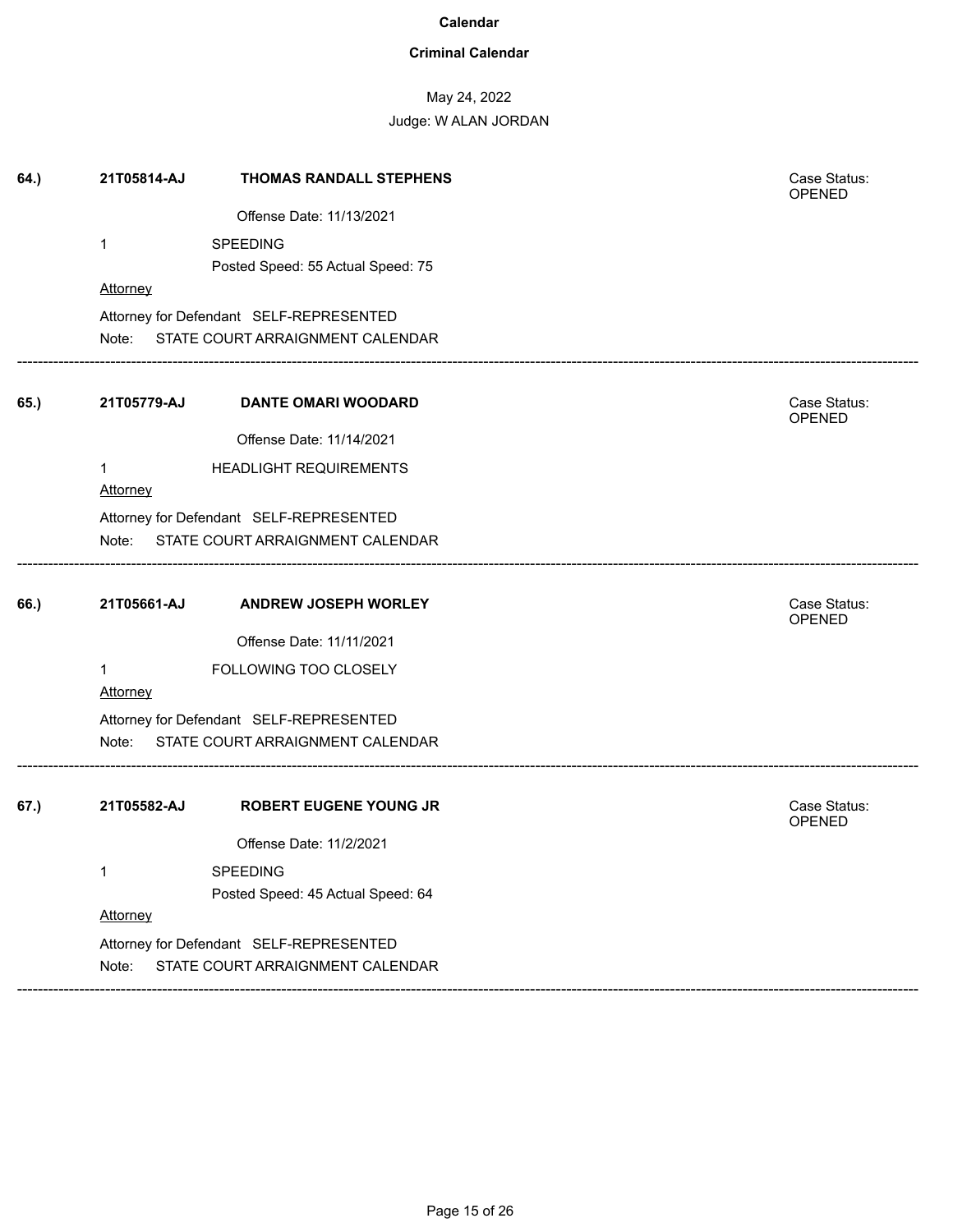### **Criminal Calendar**

## May 24, 2022 Judge: W ALAN JORDAN

| 68.) | 20M1029-AJ      | <b>DEAN R BALKWILL</b>                                               | Case Status:<br>OPENED |
|------|-----------------|----------------------------------------------------------------------|------------------------|
|      |                 | Offense Date: 7/4/2020                                               |                        |
|      | 1               | OPERATING OF WATERCRAFT UNDER THE INFLUENCE OF ALC                   |                        |
|      | $\overline{2}$  | ENDAGERING A CHILD WHILE OPERATING A VESSEL UNDER                    |                        |
|      | Attorney        |                                                                      |                        |
|      |                 | Attorney for Defendant JEFFREY M. HELLER                             |                        |
|      |                 | Note: CRIMINAL PLEA DATE CALENDAR                                    |                        |
| 69.) | 21DV0147-AJ     | <b>WILLIAM ABRAHAM BELL JR</b>                                       | Case Status:<br>OPENED |
|      |                 | Offense Date: 8/29/2020                                              |                        |
|      |                 | BATTERY, FAMILY VIOLENCE                                             |                        |
|      | <b>Attorney</b> |                                                                      |                        |
|      |                 | Attorney for Defendant JEFFREY M. HELLER                             |                        |
|      | Note:           | CRIMINAL PLEA DATE CALENDAR                                          |                        |
| 70.) | 21T00100-AJ     | <b>ISAI BETANCOURT</b>                                               | Case Status:           |
|      |                 |                                                                      | <b>OPENED</b>          |
|      |                 | Offense Date: 1/1/2021                                               |                        |
|      | 1               | <b>SPEEDING</b>                                                      |                        |
|      |                 | Posted Speed: 45 Actual Speed: 79                                    |                        |
|      | $\overline{2}$  | DRIVING WITHOUT A VALID LICENSE                                      |                        |
|      | <b>Attorney</b> |                                                                      |                        |
|      | Note:           | Attorney for Defendant SELF-REPRESENTED<br>STATE COURT CALENDAR CALL |                        |
|      |                 |                                                                      |                        |
| 71.) | 20M1760-AJ      | <b>SHAQUILLE JAMES BRENGETTYS</b>                                    | Case Status:<br>OPENED |
|      |                 | Offense Date: 9/29/2020                                              |                        |
|      | 1               | POSSESSION OF MARIJUANA, LESS THAN AN OUNCE                          |                        |
|      | Attorney        |                                                                      |                        |
|      |                 | Attorney for Defendant JONATHAN A. KESLER                            |                        |
|      | Note:           | STATE COURT CALENDAR CALL                                            |                        |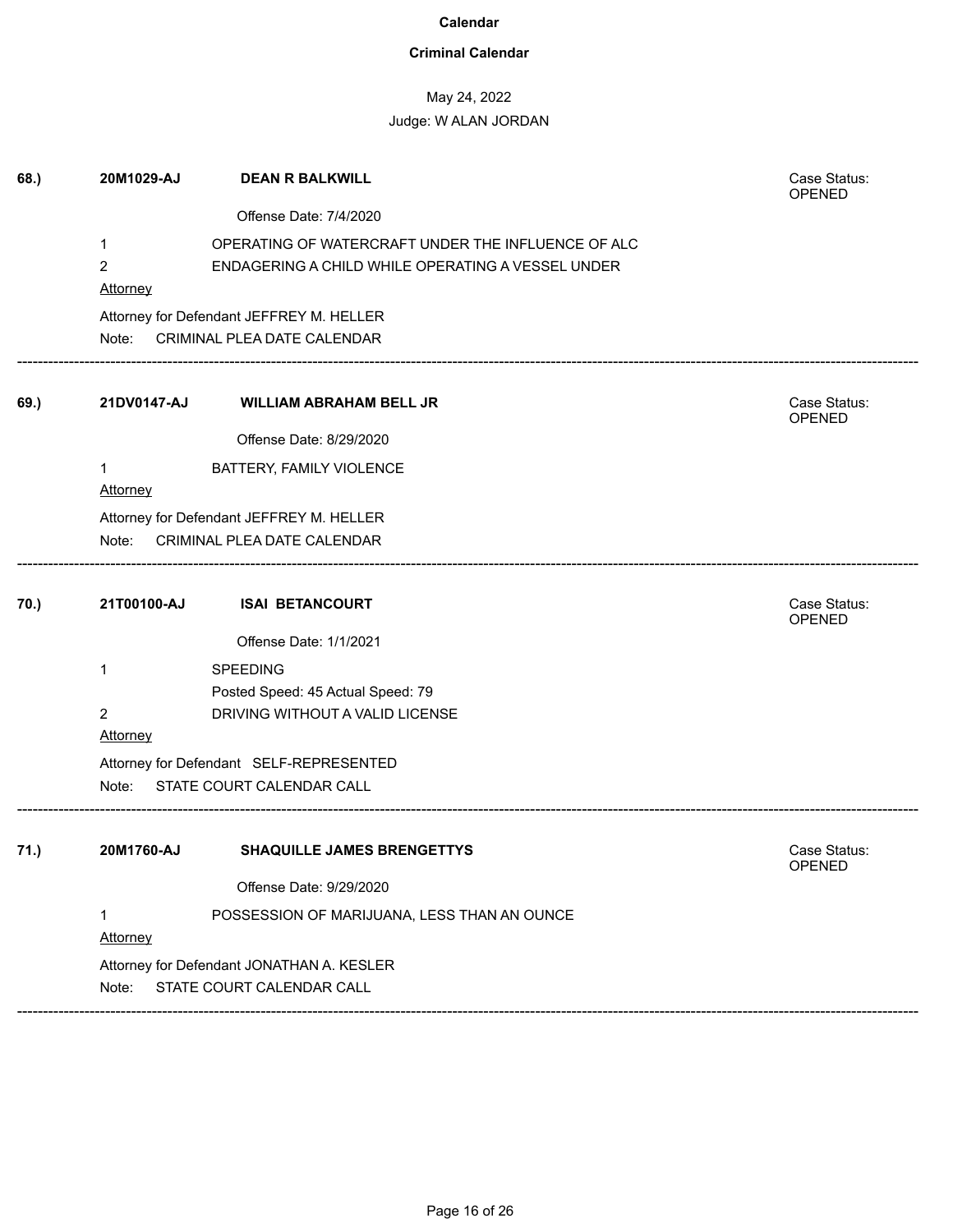### **Criminal Calendar**

## May 24, 2022

### Judge: W ALAN JORDAN

| 72.) | 21M0556-AJ | <b>ROBERT DANIEL COX</b>                             | Case Status:<br>OPENED |
|------|------------|------------------------------------------------------|------------------------|
|      |            | Offense Date: 1/2/2021                               |                        |
|      | 1          | OBSTRUCTION OF AN OFFICER - MISD                     |                        |
|      | 2          | GIVING FALSE NAME, ADDRESS, BIRTHDATE TO LAW ENF.OFF |                        |
|      | 3          | LOITERING OR PROWLING                                |                        |
|      | Attorney   |                                                      |                        |
|      |            | Attorney for Defendant GREGORY CHANCY                |                        |
|      |            | Note: STATE COURT CALENDAR CALL                      |                        |
| 73.) | 21M0496-AJ | <b>JORDAN MICHAEL DANIEL</b>                         | Case Status:<br>OPENED |
|      |            | Offense Date: 11/20/2020                             |                        |
|      | 1          | POSSESSION OF MARIJUANA, LESS THAN AN OUNCE          |                        |
|      | Attorney   |                                                      |                        |
|      |            | Attorney for Defendant RANDALL KEA STROZIER III      |                        |
|      | Note:      | STATE COURT CALENDAR CALL                            |                        |
| 74.) | 21M0277-AJ | <b>JOHNNY LAMAR DAVIES</b>                           | Case Status:<br>OPENED |
|      |            | Offense Date: 1/1/2021                               |                        |
|      | 1          | D.U.I. (LESS SAFE)(DRUGS)                            |                        |
|      | 2          | <b>RECKLESS DRIVING</b>                              |                        |
|      | 3          | FAILURE TO WEAR SEAT SAFETY BELT                     |                        |
|      | Attorney   |                                                      |                        |
|      |            | Attorney for Defendant STEVEN A COOK                 |                        |
|      | Note:      | STATE COURT CALENDAR CALL                            |                        |
| 75.) | 20M0793-AJ | <b>STEVEN ANDREW DAVIS</b>                           | Case Status:           |
|      |            |                                                      | <b>OPENED</b>          |
|      |            | Offense Date: 4/27/2020                              |                        |
|      | 1          | POSSESSION OF MARIJUANA, LESS THAN AN OUNCE          |                        |
|      | Attorney   |                                                      |                        |
|      |            | Attorney for Defendant SELF-REPRESENTED              |                        |
|      | Note:      | STATE COURT CALENDAR CALL                            |                        |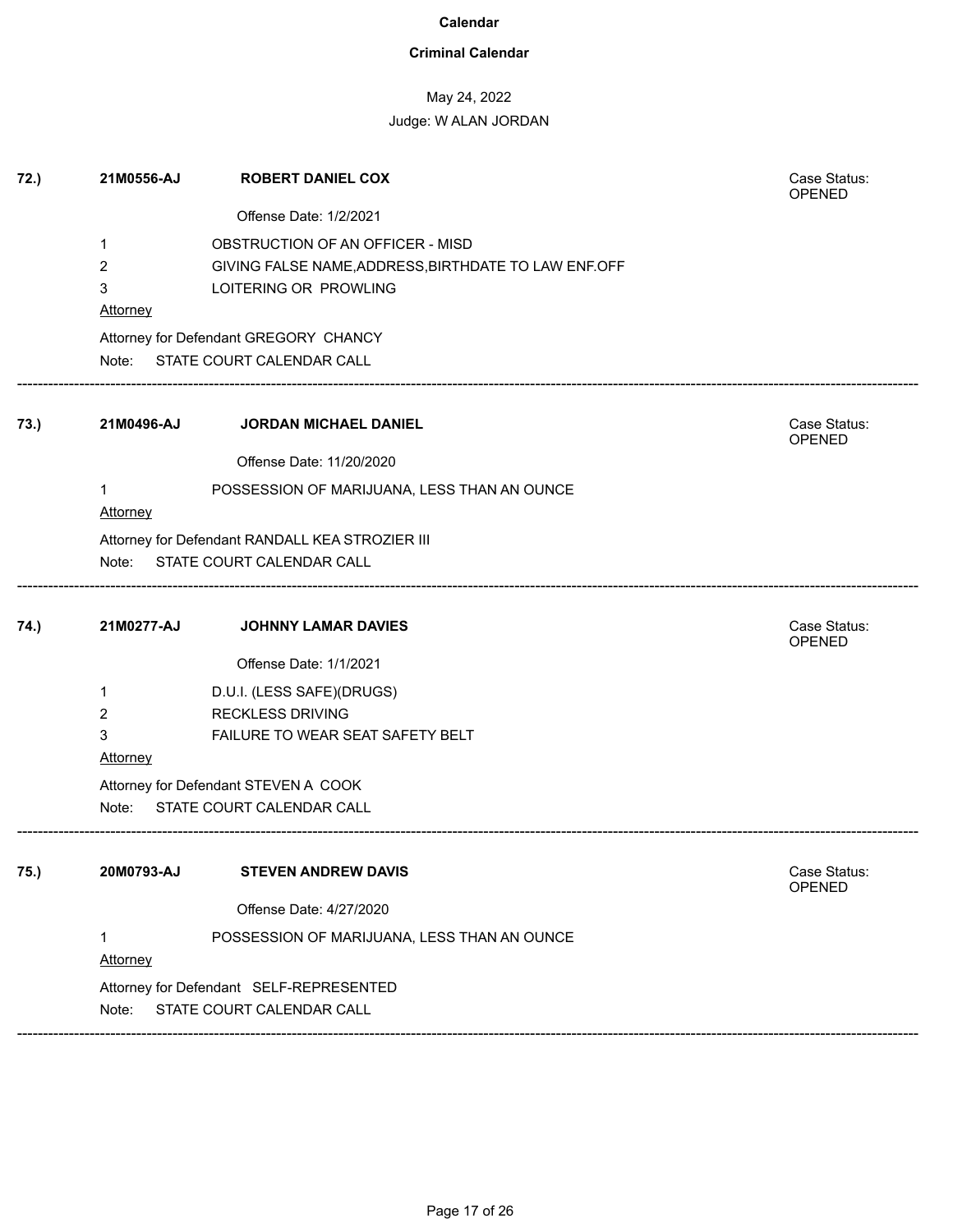### **Criminal Calendar**

## May 24, 2022

| 76.) | 21M1127-AJ     | <b>MARIO MACABEO ENRIQUEZ-CISNEROS</b>      | Case Status:<br>OPENED |
|------|----------------|---------------------------------------------|------------------------|
|      |                | Offense Date: 1/9/2021                      |                        |
|      | 1              | D.U.I. (LESS SAFE)(ALCOHOL)                 |                        |
|      | $\overline{2}$ | FAILURE TO MAINTAIN LANE                    |                        |
|      | $\overline{2}$ | DRIVING WITHOUT A LICENSE                   |                        |
|      | Attorney       |                                             |                        |
|      |                | Attorney for Defendant ADAM MILLER          |                        |
|      | Note:          | STATE COURT CALENDAR CALL                   |                        |
| 77.) | 20M1775-AJ     | <b>JOSHUA AARON FAST</b>                    | Case Status:<br>OPENED |
|      |                | Offense Date: 10/3/2020                     |                        |
|      | 1              | POSSESSION OF MARIJUANA, LESS THAN AN OUNCE |                        |
|      | Attorney       |                                             |                        |
|      |                | Attorney for Defendant WALTER L. LUTES      |                        |
|      |                | Note: STATE COURT CALENDAR CALL             |                        |
| 78.) | 21M0035-AJ     | <b>EDDIE RAY GUEST</b>                      | Case Status:<br>OPENED |
|      |                | Offense Date: 11/15/2020                    |                        |
|      | 1              | D.U.I. (PER SE)                             |                        |
|      | 2              | D.U.I. (LESS SAFE)(ALCOHOL)                 |                        |
|      | 3              | FAILURE TO MAINTAIN LANE                    |                        |
|      | Attorney       |                                             |                        |
|      |                | Attorney for Defendant JEFFREY M. HELLER    |                        |
|      | Note:          | CRIMINAL PLEA DATE CALENDAR                 |                        |
| 79.) | 20M1447-AJ     | <b>DERRICK TYRONE JENKINS</b>               | Case Status:           |
|      |                |                                             | OPENED                 |
|      |                | Offense Date: 9/4/2020                      |                        |
|      | 1              | POSSESSION OF MARIJUANA, LESS THAN AN OUNCE |                        |
|      | Attorney       |                                             |                        |
|      |                | Attorney for Defendant SELF-REPRESENTED     |                        |
|      | Note:          | STATE COURT CALENDAR CALL                   |                        |
|      |                |                                             |                        |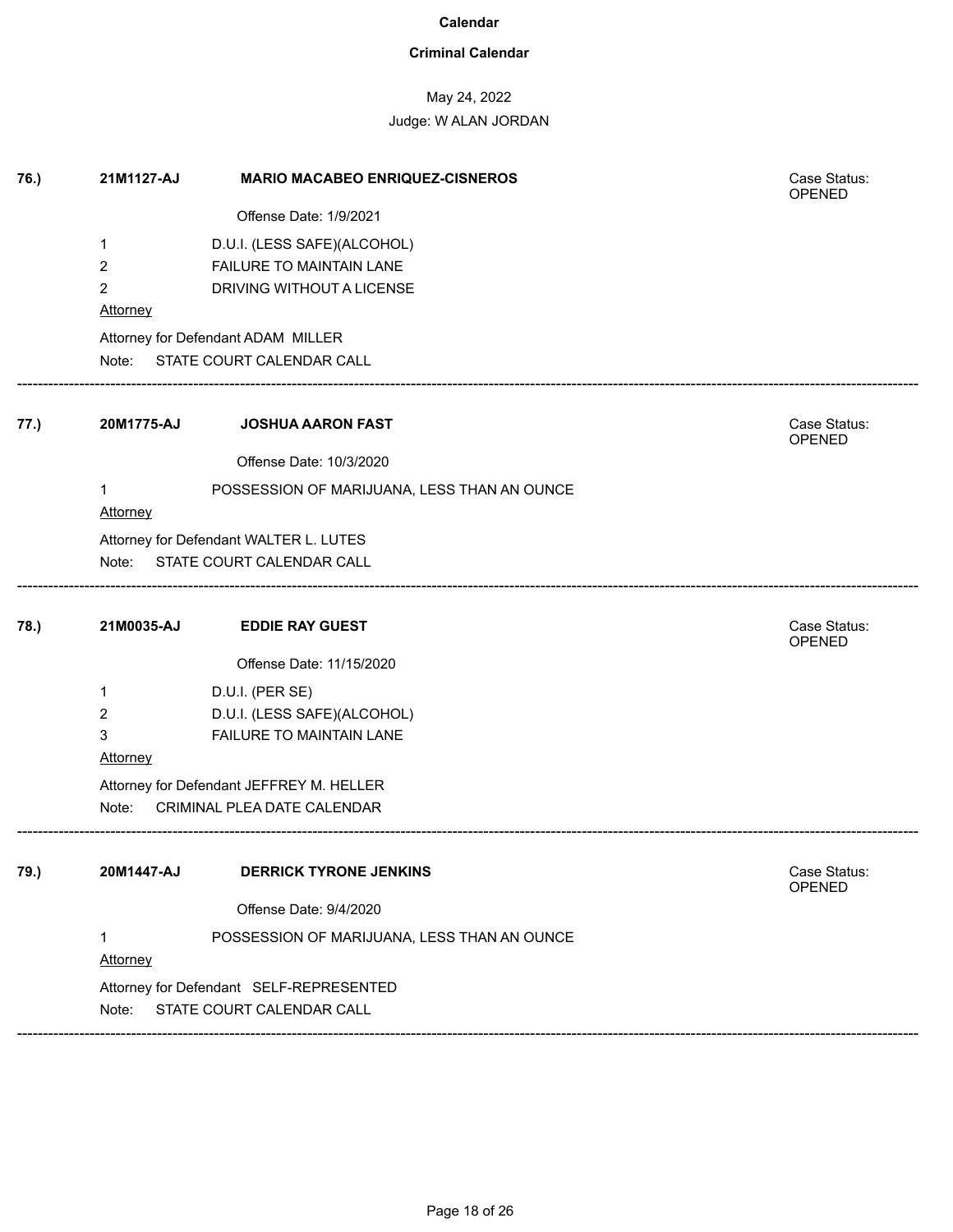### **Criminal Calendar**

# May 24, 2022

| 80.  | 21T00094-AJ    | <b>LEONARD VLADIMIR KAY</b>                  | Case Status:<br>OPENED |
|------|----------------|----------------------------------------------|------------------------|
|      |                | Offense Date: 1/3/2021                       |                        |
|      | 1              | SPEEDING                                     |                        |
|      |                | Posted Speed: 70 Actual Speed: 105           |                        |
|      | Attorney       |                                              |                        |
|      |                | Attorney for Defendant MICHAEL A RAY         |                        |
|      | Note:          | STATE COURT CALENDAR CALL                    |                        |
| 81.) | 21M0575-AJ     | <b>SHELBY ELISE KIGHT</b>                    | Case Status:<br>OPENED |
|      |                | Offense Date: 1/1/2021                       |                        |
|      | 1              | D.U.I. (LESS SAFE)(ALCOHOL)                  |                        |
|      | $\overline{2}$ | D.U.I. (PER SE)                              |                        |
|      | Attorney       |                                              |                        |
|      |                | Attorney for Defendant RICHARD N. BLEVINS JR |                        |
|      | Note:          | STATE COURT CALENDAR CALL                    |                        |
| 82.) | 20M1235-AJ     | HUNDRIA BRIANNA KNIGHT                       | Case Status:<br>OPENED |
|      |                | Offense Date: 7/22/2020                      |                        |
|      | 1<br>Attorney  | POSSESSION OF MARIJUANA, LESS THAN AN OUNCE  |                        |
|      |                | Attorney for Defendant JEFFERY L. DICKERSON  |                        |
|      | Note:          | STATE COURT CALENDAR CALL                    |                        |
| 83.  | 21DV0043-AJ    | <b>KALILA LIGGINS</b>                        | Case Status:<br>OPENED |
|      |                | Offense Date: 1/11/2021                      |                        |
|      | 1              | BATTERY-FAMILY VIOLENCE                      |                        |
|      | $\overline{2}$ | CRUELTY TO CHILDREN-3RD DEGREE               |                        |
|      | Attorney       |                                              |                        |
|      |                | Attorney for Defendant TONY D. CALHOUN       |                        |
|      | Note:          | STATE COURT CALENDAR CALL                    |                        |
|      |                |                                              |                        |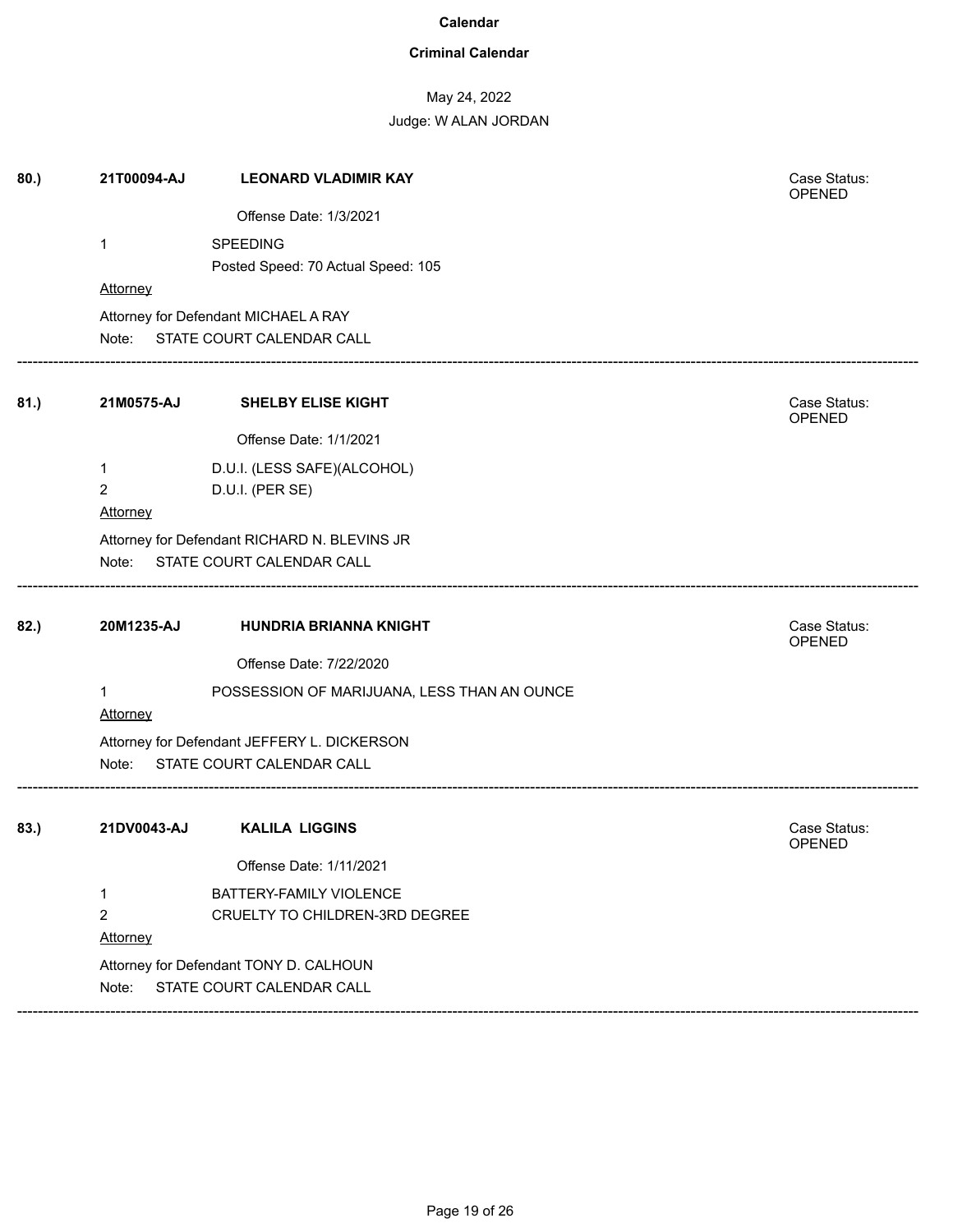### **Criminal Calendar**

# May 24, 2022

Judge: W ALAN JORDAN

| 84.) | 21M1486-AJ      | <b>MIGUEL MATEO-MARCOS</b>                        | Case Status:<br>OPENED        |
|------|-----------------|---------------------------------------------------|-------------------------------|
|      |                 | Offense Date: 1/3/2021                            |                               |
|      | 1               | D.U.I. (PER SE)                                   |                               |
|      | 2               | D.U.I. (LESS SAFE)(ALCOHOL)                       |                               |
|      | 3               | STOP SIGN VIOLATION                               |                               |
|      | 4               | FAILURE TO MAINTAIN LANE                          |                               |
|      | <b>Attorney</b> |                                                   |                               |
|      |                 | Attorney for Defendant ZACHARY GAETA              |                               |
|      |                 | Note: STATE COURT CALENDAR CALL                   |                               |
| 85.) | 21M0636-AJ      | <b>COURTNEY KAY MCPHERSON</b>                     | Case Status:<br><b>OPENED</b> |
|      |                 | Offense Date: 1/3/2021                            |                               |
|      | 1               | SIMPLE BATTERY                                    |                               |
|      | $\overline{2}$  | DISORDERLY CONDUCT                                |                               |
|      | Attorney        |                                                   |                               |
|      |                 | Attorney for Defendant STACY CRITTENDEN           |                               |
|      |                 | Note: STATE COURT CALENDAR CALL                   |                               |
| 86.) | 21M0160-AJ      | <b>MADELYN IRENE MERLE</b>                        | Case Status:<br><b>OPENED</b> |
|      |                 | Offense Date: 5/23/2020                           |                               |
|      | 1               | THEFT BY SHOPLIFTING                              |                               |
|      | $\overline{2}$  | THEFT BY SHOPLIFTING                              |                               |
|      | 3               | THEFT BY SHOPLIFTING                              |                               |
|      | Attorney        |                                                   |                               |
|      |                 | Attorney for Defendant PHILIP D. PRICE            |                               |
|      | Note:           | CRIMINAL PLEA DATE CALENDAR                       |                               |
| 87.) | 20M0948-AJ      | <b>THOMAS KEVIN NEWMAN</b>                        | Case Status:<br><b>OPENED</b> |
|      |                 | Offense Date: 5/22/2020                           |                               |
|      | 1               | D.U.I. (LESS SAFE)(ALCOHOL)                       |                               |
|      | $\overline{2}$  | OBEDIENCE TO AUTHORIZED PERSONS DIRECTING TRAFFIC |                               |
|      | 2               | <b>RECKLESS DRIVING</b>                           |                               |
|      | 4               | OBSTRUCTION OF AN OFFICER - MISD                  |                               |
|      | Attorney        |                                                   |                               |
|      |                 | Attorney for Defendant JEFFREY M. HELLER          |                               |
|      | Note:           | CRIMINAL PLEA DATE CALENDAR                       |                               |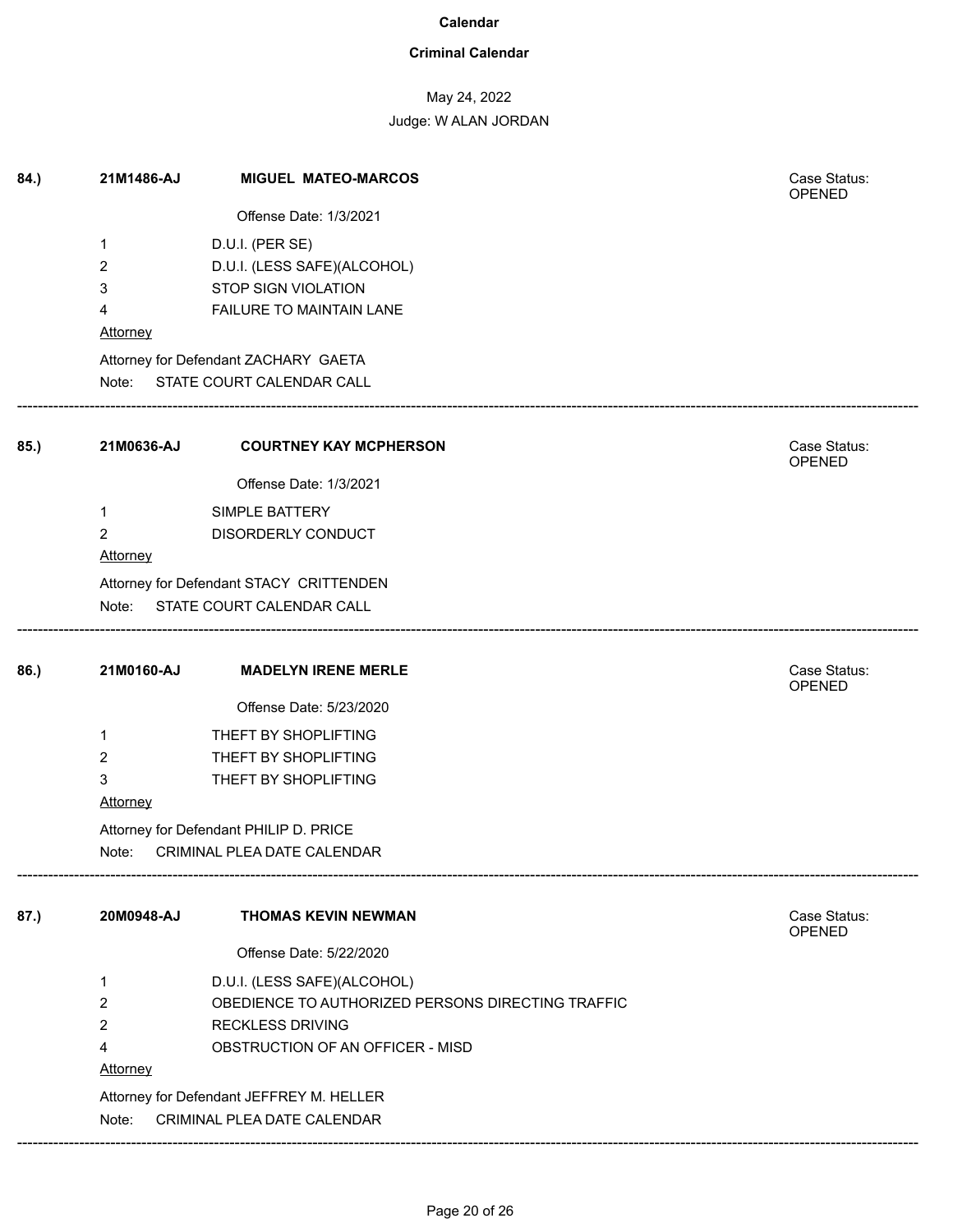### **Criminal Calendar**

### May 24, 2022

| 88.) | 21M0145-AJ     | <b>JOSHUA ARLIN PALMER</b>                  | Case Status:<br>OPENED |
|------|----------------|---------------------------------------------|------------------------|
|      |                | Offense Date: 1/1/2021                      |                        |
|      | 1              | D.U.I. (PER SE)                             |                        |
|      | 2              | D.U.I. (LESS SAFE)(ALCOHOL)                 |                        |
|      | 3              | <b>SPEEDING</b>                             |                        |
|      |                | Posted Speed: 40 Actual Speed: 56           |                        |
|      | Attorney       |                                             |                        |
|      |                | Attorney for Defendant CORY E. YAGER        |                        |
|      | Note:          | STATE COURT CALENDAR CALL                   |                        |
| 89.) | 21M1422-AJ     | <b>KELVIN DAJUAN PICKENS</b>                | Case Status:<br>OPENED |
|      |                | Offense Date: 12/14/2020                    |                        |
|      | 1              | POSSESSION OF MARIJUANA, LESS THAN AN OUNCE |                        |
|      | Attorney       |                                             |                        |
|      |                | Attorney for Defendant SELF-REPRESENTED     |                        |
|      |                | Note: STATE COURT CALENDAR CALL             |                        |
|      |                |                                             |                        |
| 90.) | 21M0635-AJ     | <b>TIMOTHY BLAKE RADFORD</b>                | Case Status:<br>OPENED |
|      |                | Offense Date: 1/3/2021                      |                        |
|      | $\mathbf{1}$   | RECKLESS CONDUCT                            |                        |
|      | $\overline{2}$ | RECKLESS CONDUCT                            |                        |
|      | Attorney       |                                             |                        |
|      |                | Attorney for Defendant JEFFREY M. HELLER    |                        |
|      | Note:          | STATE COURT CALENDAR CALL                   |                        |
| 91.) | 21T00175-AJ    | <b>WILLIAM TYLER RECTOR</b>                 | Case Status:<br>OPENED |
|      |                | Offense Date: 1/6/2021                      |                        |
|      | $\mathbf 1$    | SPEEDING                                    |                        |
|      |                | Posted Speed: 70 Actual Speed: 95           |                        |
|      | Attorney       |                                             |                        |
|      |                | Attorney for Defendant WALTER L. LUTES      |                        |
|      | Note:          | STATE COURT CALENDAR CALL                   |                        |
|      |                |                                             |                        |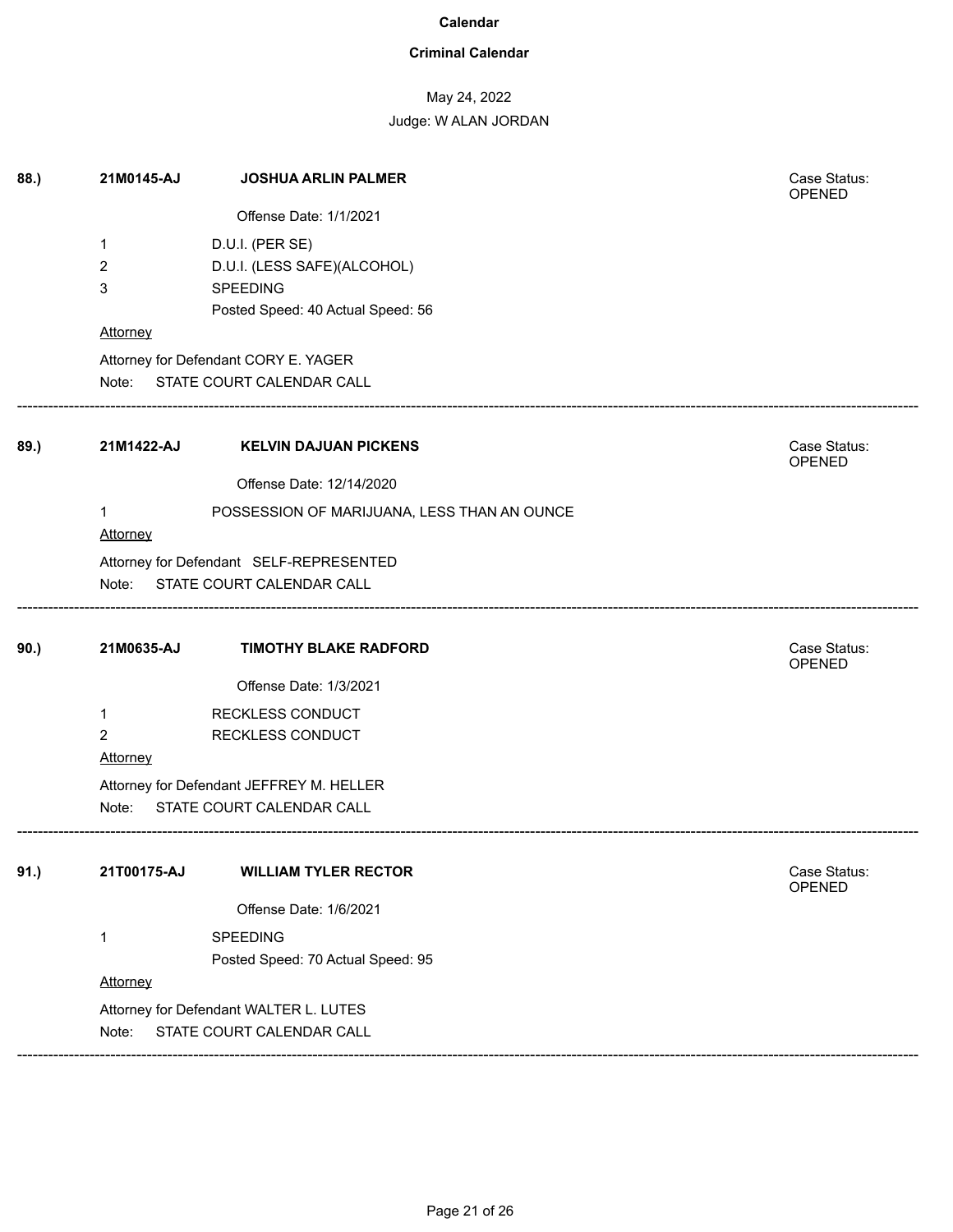### **Criminal Calendar**

# May 24, 2022

### Judge: W ALAN JORDAN

| 92.) | 21T00227-AJ     | <b>JAMES PATRICK RICHARDSON</b>                    | Case Status:<br>OPENED |
|------|-----------------|----------------------------------------------------|------------------------|
|      |                 | Offense Date: 1/4/2021                             |                        |
|      | $\mathbf{1}$    | DRIVING WHILE LICENSE SUSPENDED OR REVOKED         |                        |
|      | Attorney        |                                                    |                        |
|      |                 | Attorney for Defendant SELF-REPRESENTED            |                        |
|      | Note:           | STATE COURT CALENDAR CALL                          |                        |
| 93.) | 21M0456-AJ      | <b>ALEJANDRO RODRIGUEZ</b>                         | Case Status:<br>OPENED |
|      |                 | Offense Date: 1/6/2021                             |                        |
|      | 1               | D.U.I. (LESS SAFE)(DRUGS)                          |                        |
|      | 2               | D.U.I. (LESS SAFE)(DRUGS)                          |                        |
|      | 3               | <b>RECKLESS DRIVING</b>                            |                        |
|      | 4               | FOLLOWING TOO CLOSELY                              |                        |
|      | Attorney        |                                                    |                        |
|      |                 | Attorney for Defendant ELDRICK ADAM THOMAS         |                        |
|      | Note:           | STATE COURT CALENDAR CALL                          |                        |
| 94.) | 21M0108-AJ      | <b>GREGORY STEPHEN RUDDELL</b>                     | Case Status:<br>OPENED |
|      |                 | Offense Date: 1/9/2021                             |                        |
|      | $\mathbf{1}$    | D.U.I. (LESS SAFE)(DRUGS)                          |                        |
|      | <b>Attorney</b> |                                                    |                        |
|      |                 | Attorney for Defendant DANIEL L. HENDERSON         |                        |
|      |                 | Note: STATE COURT CALENDAR CALL                    |                        |
|      |                 |                                                    | Case Status:           |
| 95.) | 21T00111-AJ     | <b>ROGER DIETER THELLEN</b>                        | <b>OPENED</b>          |
|      |                 | Offense Date: 1/6/2021                             |                        |
|      | 1               | FAILURE TO STOP FOR SCHOOL BUS LOADING / UNLOADING |                        |
|      | Attorney        |                                                    |                        |
|      |                 | Attorney for Defendant SELF-REPRESENTED            |                        |
|      | Note:           | STATE COURT CALENDAR CALL                          |                        |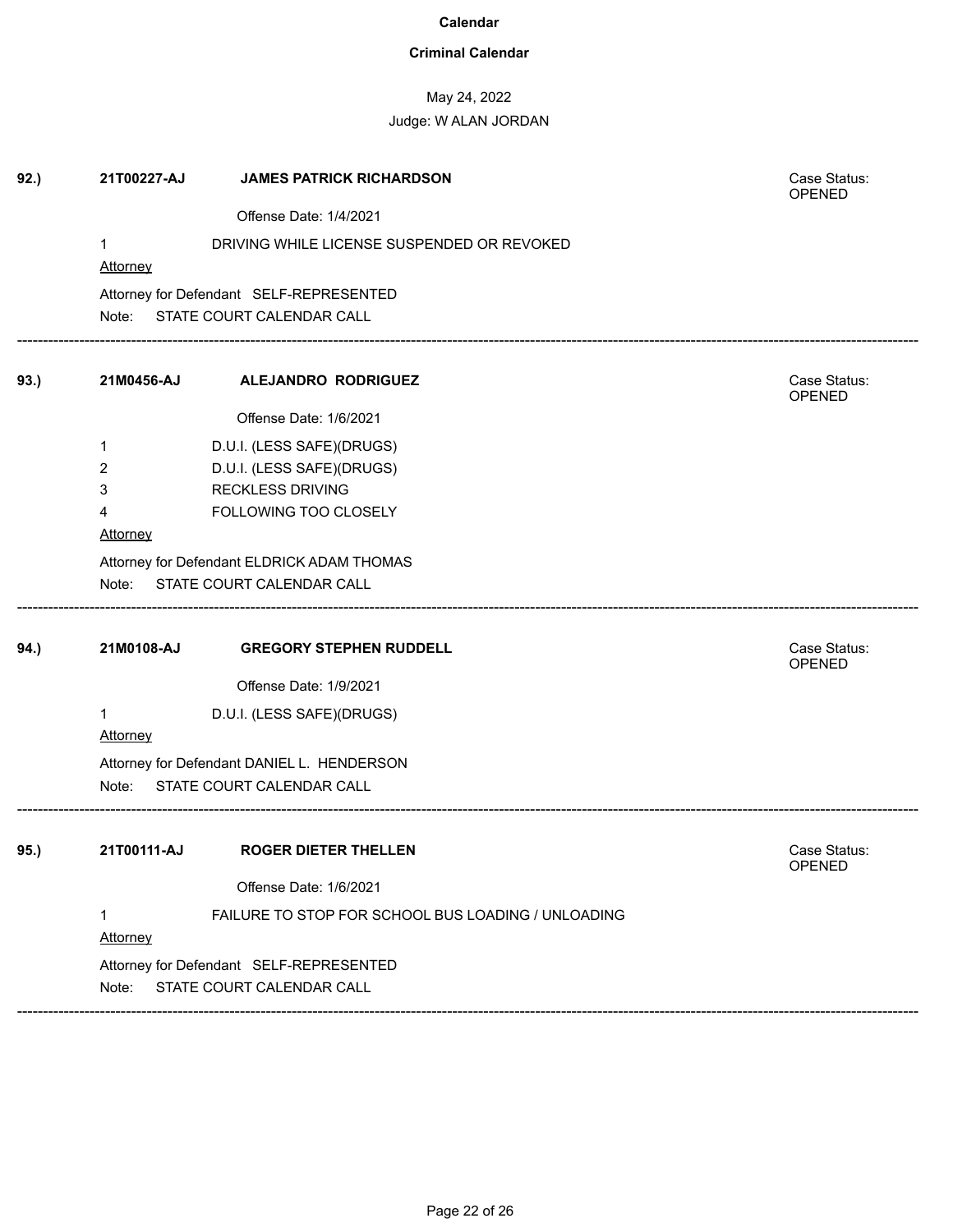### **Criminal Calendar**

## May 24, 2022

| 96.  | 21M1431-AJ<br><b>TRACI ANNE WATSON</b><br>Case Status:<br><b>OPENED</b><br>Offense Date: 12/27/2020 |                                                                        |                               |  |
|------|-----------------------------------------------------------------------------------------------------|------------------------------------------------------------------------|-------------------------------|--|
|      | Attorney                                                                                            | POSSESSION OF MARIJUANA, LESS THAN AN OUNCE                            |                               |  |
|      | Attorney for Defendant SELF-REPRESENTED<br>STATE COURT CALENDAR CALL<br>Note:                       |                                                                        |                               |  |
| 97.) | 21M1306-AJ                                                                                          | <b>RANDY LEE WILLIAMS</b>                                              | Case Status:<br><b>OPENED</b> |  |
|      | Attorney                                                                                            | Offense Date: 12/2/2020<br>THEFT BY CONVERSION - MISDEMEANOR           |                               |  |
|      | Note:                                                                                               | Attorney for Defendant ARCHIE L. SPEIGHTS<br>STATE COURT CALENDAR CALL |                               |  |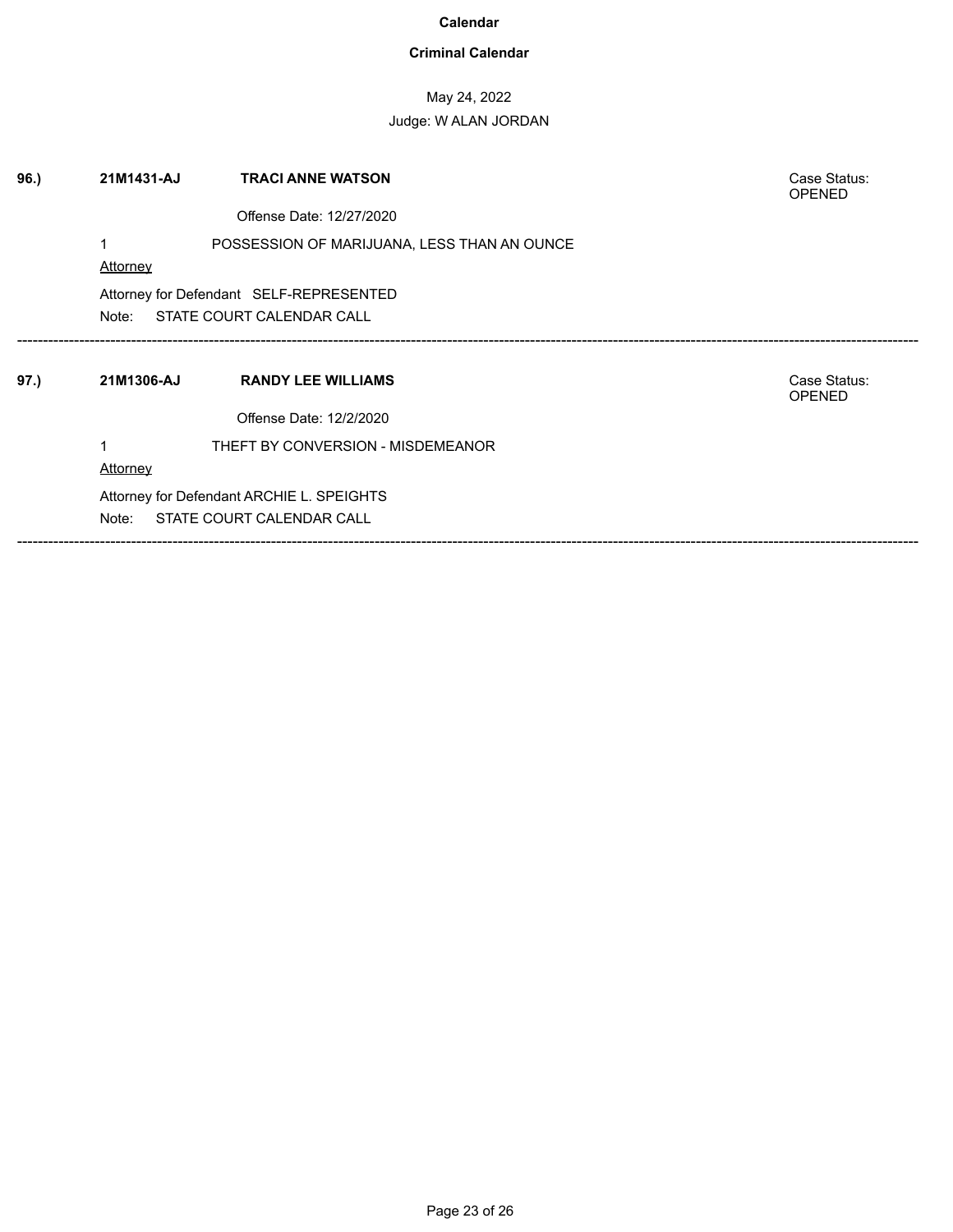### **Criminal Calendar**

# May 24, 2022

| Name                             | Case Number | Item#          |
|----------------------------------|-------------|----------------|
| <b>BAKER, ERIN DANIELLE</b>      | 21T05211-AJ | 1              |
| BALKWILL, DEAN R                 | 20M1029-AJ  | 68             |
| BELLJR, WILLIAM ABRAHAM          | 21DV0147-AJ | 69             |
| <b>BETANCOURT, ISAI</b>          | 21T00100-AJ | 70             |
| <b>BOWER, KEVIN CURTIS</b>       | 21T05817-AJ | 38             |
| BRENGETTYS, SHAQUILLE JAMES      | 20M1760-AJ  | 71             |
| CALLAWAY, PAMELA MARIE           | 21T05750-AJ | 39             |
| CARDIEL, ALEXA                   | 21T05493-AJ | $\overline{2}$ |
| CARNES, CASSILEE DENISE          | 20M0964-AJ  | 3              |
| COX, ROBERT DANIEL               | 21M0556-AJ  | 72             |
| CULLINGHAM, MORGAN               | 21T05673-AJ | 40             |
| DA SILVA VIERA DE AMORIM, OTAVIO | 21T05462-AJ | 4              |
| DAANE, KATHERINE KELLY           | 21T05242-AJ | 5              |
| DANIEL, JORDAN MICHAEL           | 21M0496-AJ  | 73             |
| DAVIES, JOHNNY LAMAR             | 21M0277-AJ  | 74             |
| DAVIS, ANNE STRICKLAND           | 21T05678-AJ | 41             |
| DAVIS, CLAIRE ELAINE             | 21T05588-AJ | 42             |
| DAVIS, STEVEN ANDREW             | 20M0793-AJ  | 75             |
| DYER, MARCUS HAMLIN              | 21T05802-AJ | 43             |
| EASON, CHRISTOPHER JAMES         | 21T05316-AJ | 6              |
| ELLISON, JASMINE TEATHANY        | 21T05542-AJ | $\overline{7}$ |
| ELROD, COREY LATHANIELL          | 21T04168-AJ | 8              |
| ENRIQUEZ-CISNEROS, MARIO MACABEO | 21M1127-AJ  | 76             |
| <b>ESTEP, SAMUEL FRANK</b>       | 21T05652-AJ | 44             |
| FARO, KELLY MARIE                | 21T05612-AJ | 45             |
| FAST, JOSHUA AARON               | 20M1775-AJ  | 77             |
| FITZPATRICK, SETH ROGER          | 21T05693-AJ | 46             |
| GARLAND, JOSEPH CHRISTIAN        | 21T05558-AJ | 9              |
| <b>GHORLEY, JAMES ETHAN</b>      | 21T05744-AJ | 47             |
| <b>GUEST, EDDIE RAY</b>          | 21M0035-AJ  | 78             |
| HARPER, THOMAS ALAN              | 21T05656-AJ | 48             |
| HARRIS, ALTARIQ LAMONT           | 21T05820-AJ | 49             |
| HAYES, JOHN MICHAEL-ILIAS        | 21T05808-AJ | 50             |
| HILL, JESSICA DANIELLE           | 21T05643-AJ | 51             |
| HILL, JOSEPH                     | 20M1493-AJ  | 10             |
| HILL, ROBERT LEE                 | 21T05517-AJ | 11             |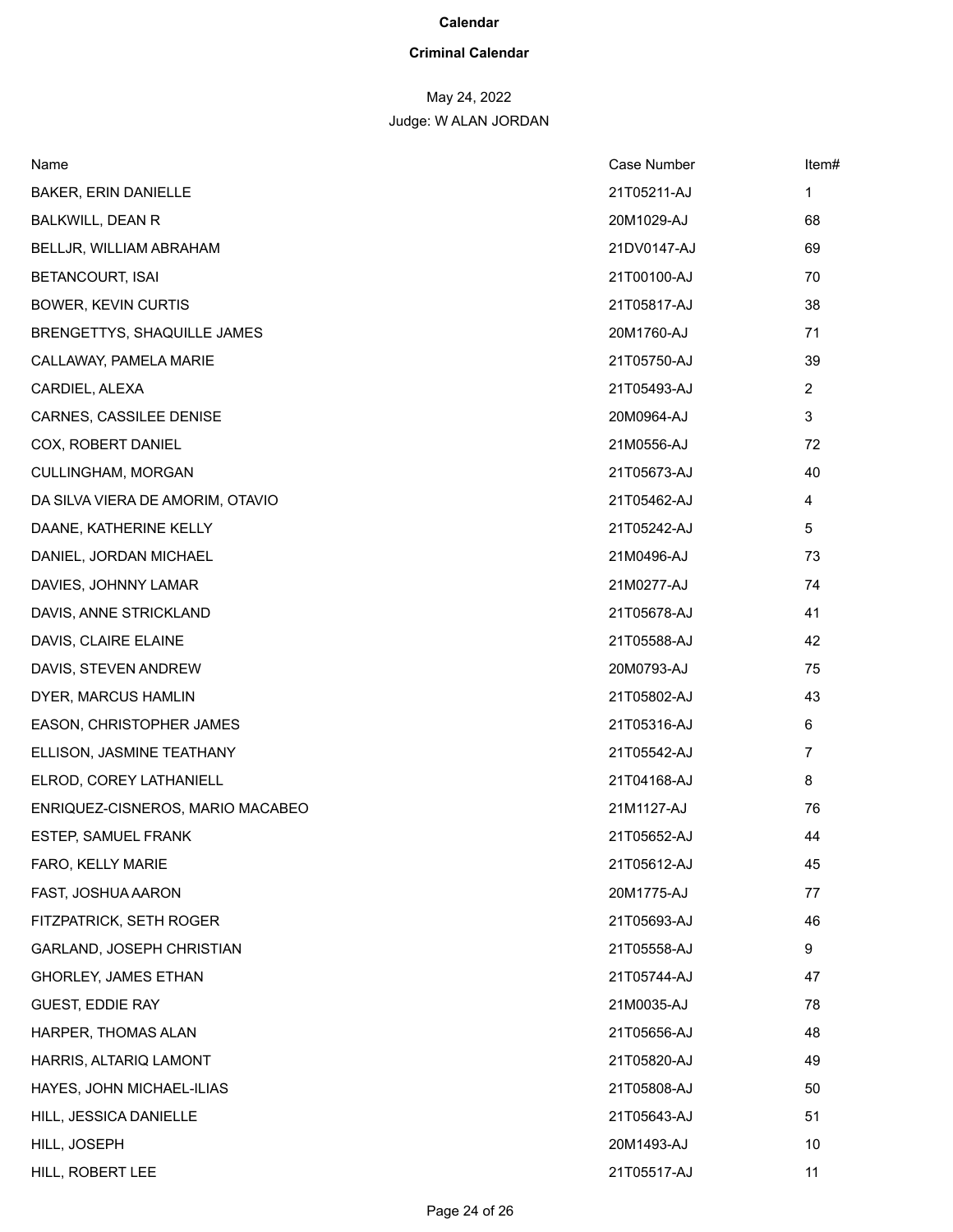### **Criminal Calendar**

# May 24, 2022

| HODGE, SYDNEY             | 21T05793-AJ | 52 |
|---------------------------|-------------|----|
| HUNTON, SIGRID            | 21T05379-AJ | 12 |
| HUSKEY, GAVIN BENJAMIN    | 21T05429-AJ | 13 |
| HUTTINGA, ANDREA KATHRYN  | 21T05670-AJ | 53 |
| IRBY, ROBERT DORSEY       | 21T05799-AJ | 54 |
| JENKINS, DERRICK TYRONE   | 20M1447-AJ  | 79 |
| KABONGO, SAYI             | 21T05674-AJ | 55 |
| KAY, LEONARD VLADIMIR     | 21T00094-AJ | 80 |
| KELLER, SETH ALBERT       | 21T05762-AJ | 56 |
| KIGHT, SHELBY ELISE       | 21M0575-AJ  | 81 |
| KNIGHT, HUNDRIA BRIANNA   | 20M1235-AJ  | 82 |
| LIGGINS, KALILA           | 21DV0043-AJ | 83 |
| MADISON, MICHAEL WAYNE    | 21T05690-AJ | 57 |
| MARTIN, MELISSA J         | 21T05529-AJ | 14 |
| MATEO-MARCOS, MIGUEL      | 21M1486-AJ  | 84 |
| MAYTON, DANNY RAY         | 21T05704-AJ | 58 |
| MCGREGOR, BRUCE ELROY     | 21T05576-AJ | 15 |
| MCPHERSON, COURTNEY KAY   | 21M0636-AJ  | 85 |
| MCTAW, ROBERT BRIAN       | 21T05568-AJ | 16 |
| MERLE, MADELYN IRENE      | 21M0160-AJ  | 86 |
| MILTON, WYATT EDWIN       | 21M1394-AJ  | 17 |
| MURRAY, BRANDON WALKER    | 21T05343-AJ | 18 |
| MURRY, KAILEY ALLISON     | 21T05591-AJ | 59 |
| NARANJO MUNOZ, JOHN ANDRE | 21T05768-AJ | 60 |
| NEWMAN, THOMAS KEVIN      | 20M0948-AJ  | 87 |
| NILSEN, KRISTOPHER GEORGE | 21T04898-AJ | 19 |
| NIXON, BARBARA ANN        | 21T05445-AJ | 20 |
| PALMER, JOSHUA ARLIN      | 21M0145-AJ  | 88 |
| PARSONS, ASHLYN           | 21T04044-AJ | 21 |
| PICKENS, KELVIN DAJUAN    | 21M1422-AJ  | 89 |
| RADFORD, TIMOTHY BLAKE    | 21M0635-AJ  | 90 |
| RAMPLEY, ASHLEY LEANN     | 21T05420-AJ | 22 |
| RAY, MICHAEL DILLON       | 21T04820-AJ | 23 |
| RECTOR, WILLIAM TYLER     | 21T00175-AJ | 91 |
| RICHARDS, ASHLEY DAWN     | 21T05281-AJ | 24 |
| RICHARDSON, JAMES PATRICK | 21T00227-AJ | 92 |
| RODRIGUEZ, ALEJANDRO      | 21M0456-AJ  | 93 |